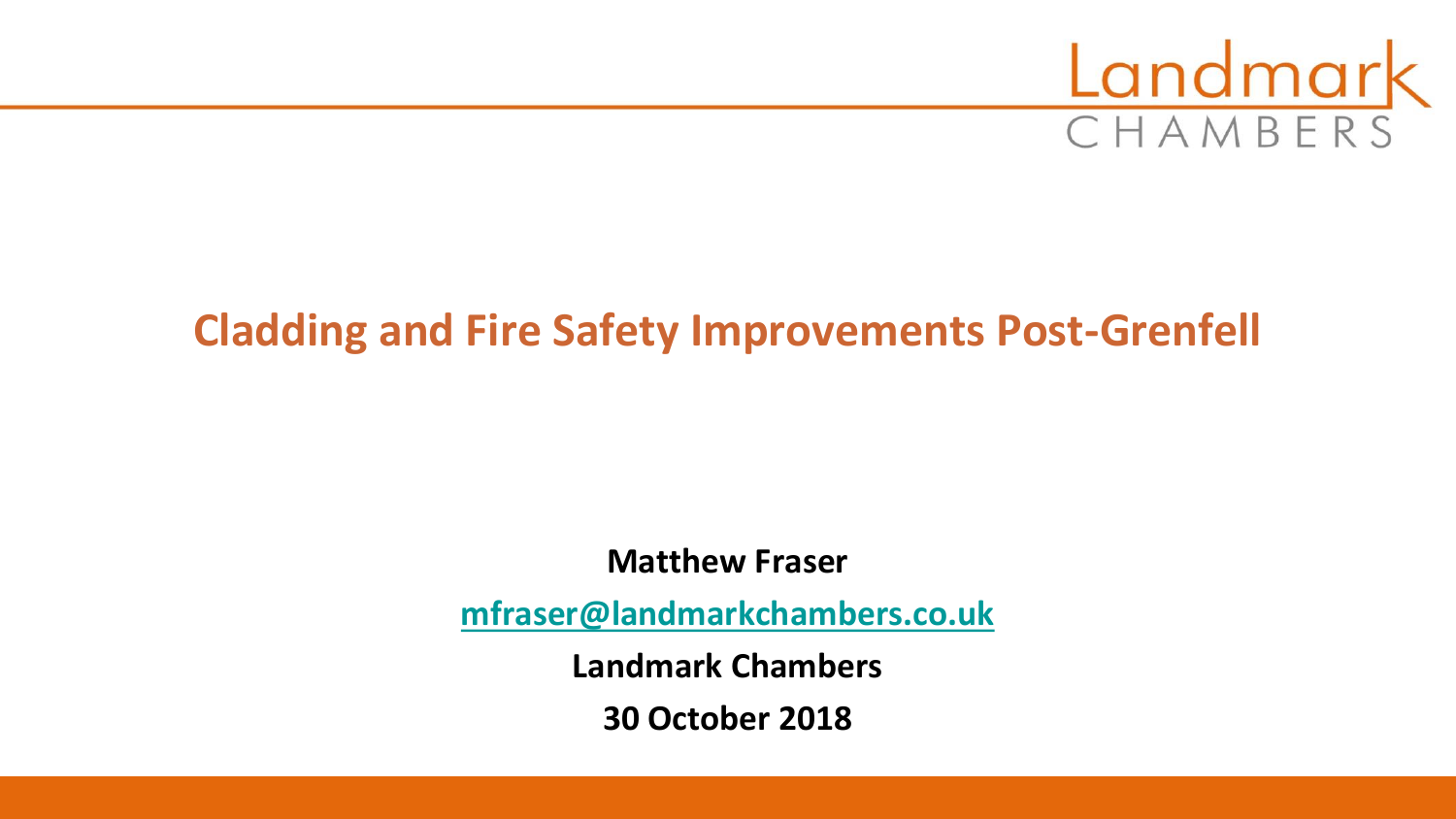

 $\frac{1}{C}$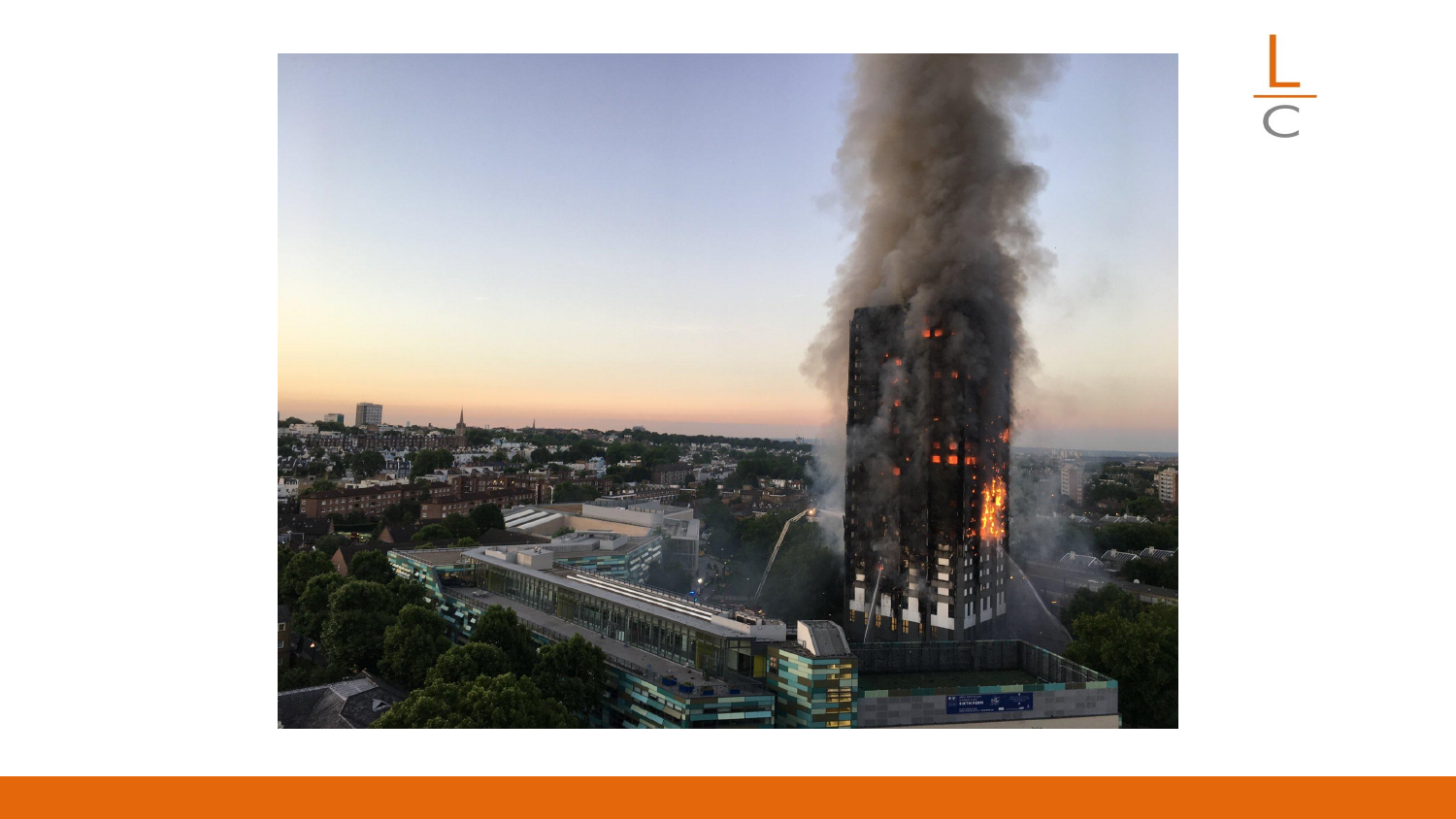# **Latest MHCLG figures (12 October 2018)**

There are 457 high-rise (over 18 metres) residential buildings and publicly-owned buildings in England with Aluminium Composite Material (ACM) cladding systems unlikely to meet current Building Regulations guidance:

- 157 are social sector residential buildings, managed by local authorities or housing associations;
- 291 are private sector buildings, of which:
	- 201 are private residential
	- 28 are hotels
	- 62 are student accommodation
- 9 are publicly-owned buildings, comprising hospitals and schools.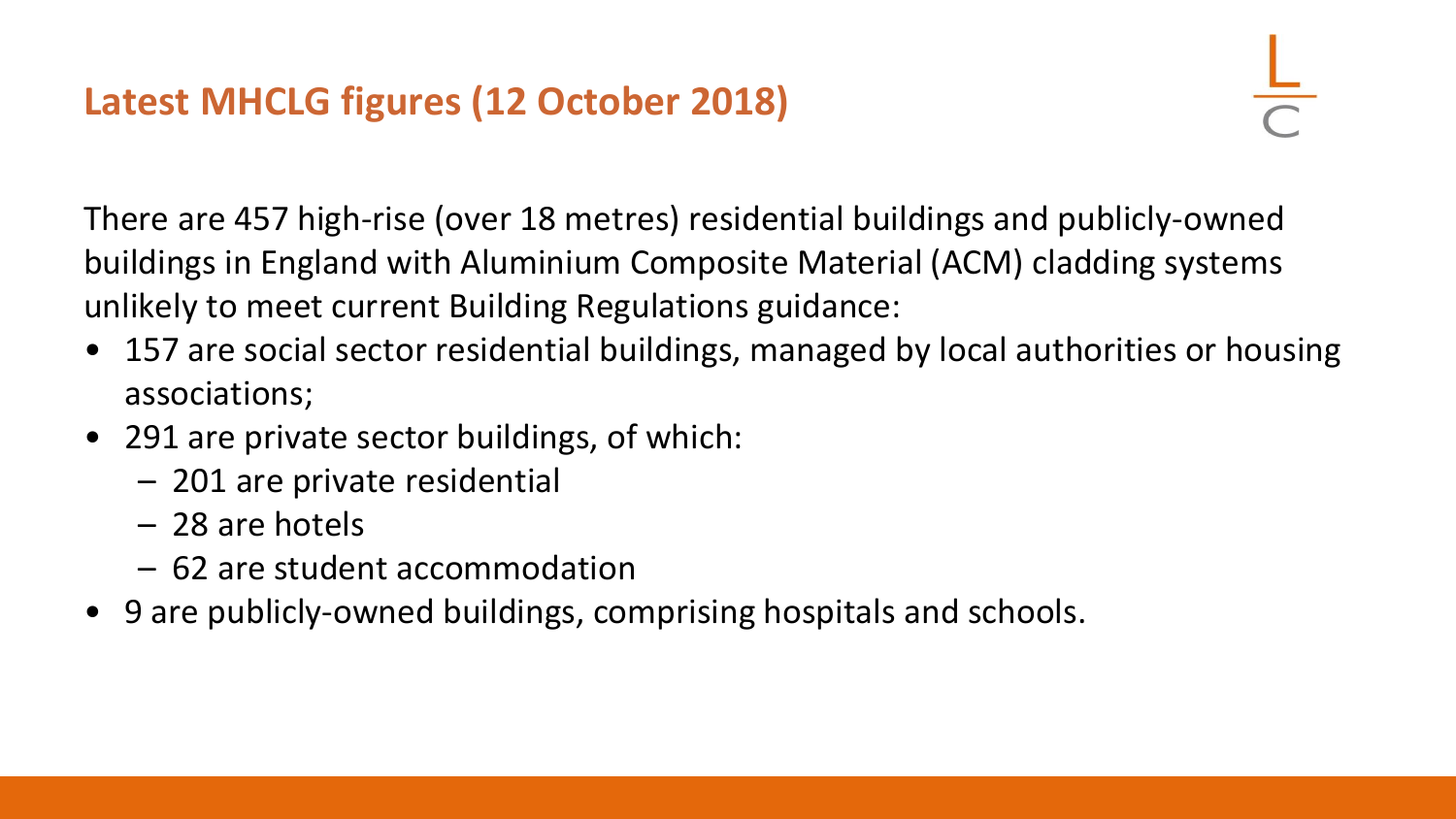- There are approximately 30 private sector residential buildings where the cladding status is still to be confirmed
- 22 of the 157 social sector buildings (14%) have finished remediation including receiving sign-off from building control where necessary, and a further 98 buildings (62%) have started the process of remediation. There are 33 buildings where a remediation plan is in place, and a further 4 buildings where the building owners intend to remediate and are developing plans.
- Interim fire safety measures are in place in all affected buildings to keep residents safe until the cladding has been replaced.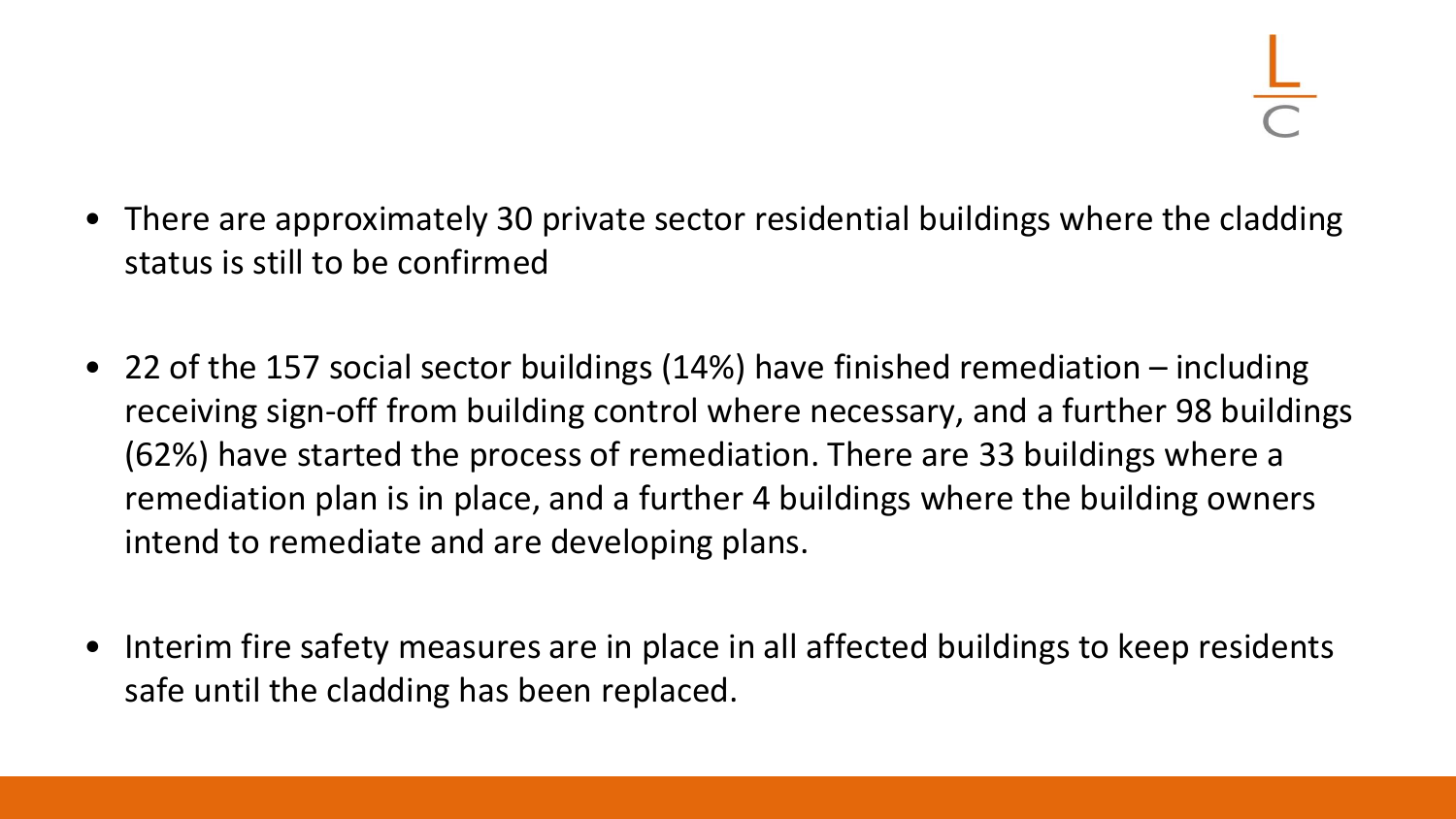- Of the 291 private sector buildings:
	- 17 have finished remediation including receiving sign-off from building control where necessary;
	- 21 have started remediation;
	- remediation plans are in place for 92 buildings but remediation works haven't started on these buildings yet;
	- there are 40 buildings where building owners intend to remediate and plans are being developed; and
	- remediation plans remain unclear for 121 buildings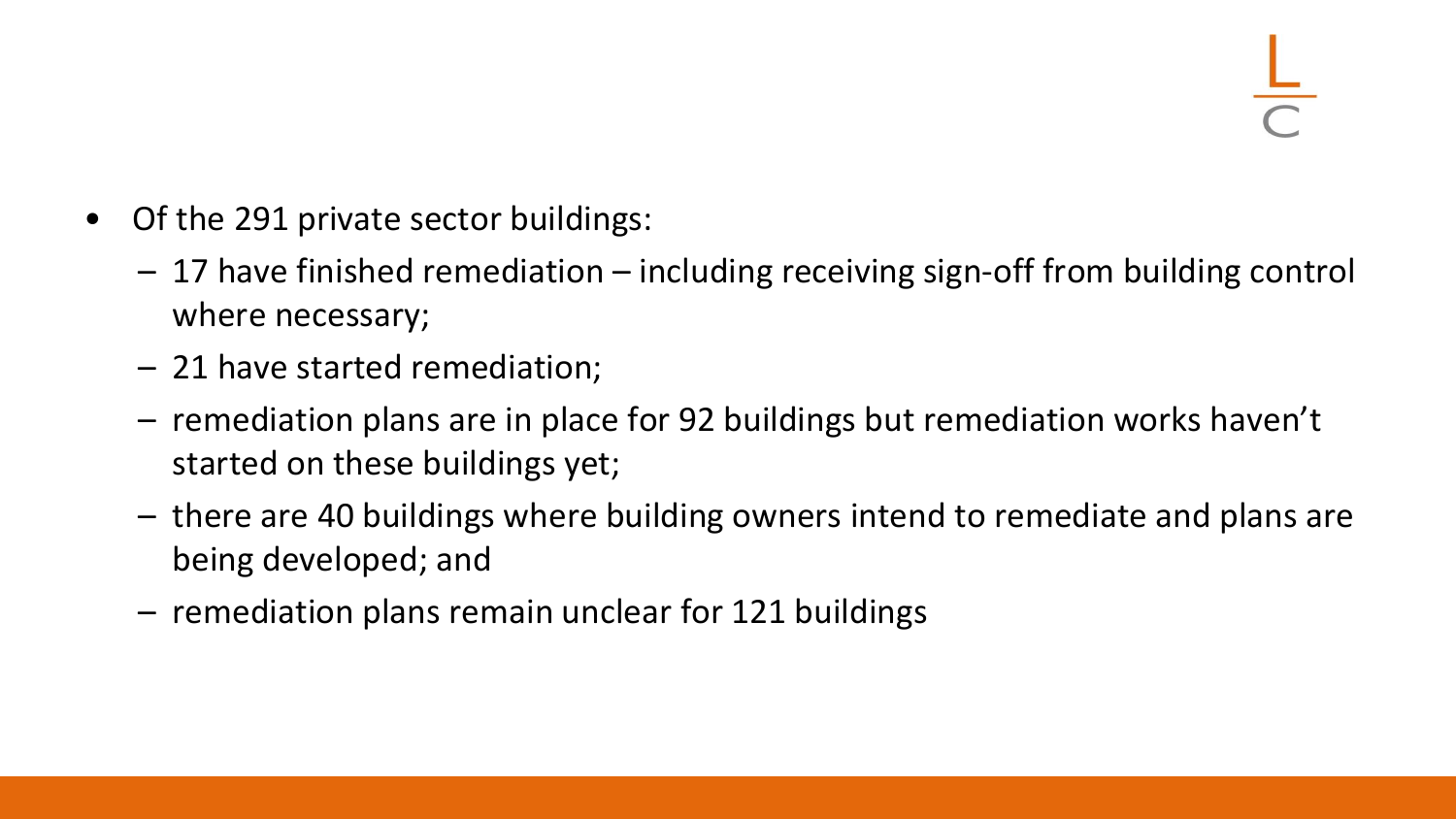# **Total estimated bill**

• The UK is facing an estimated £1bn bill to replace defective cladding on high-rise buildings.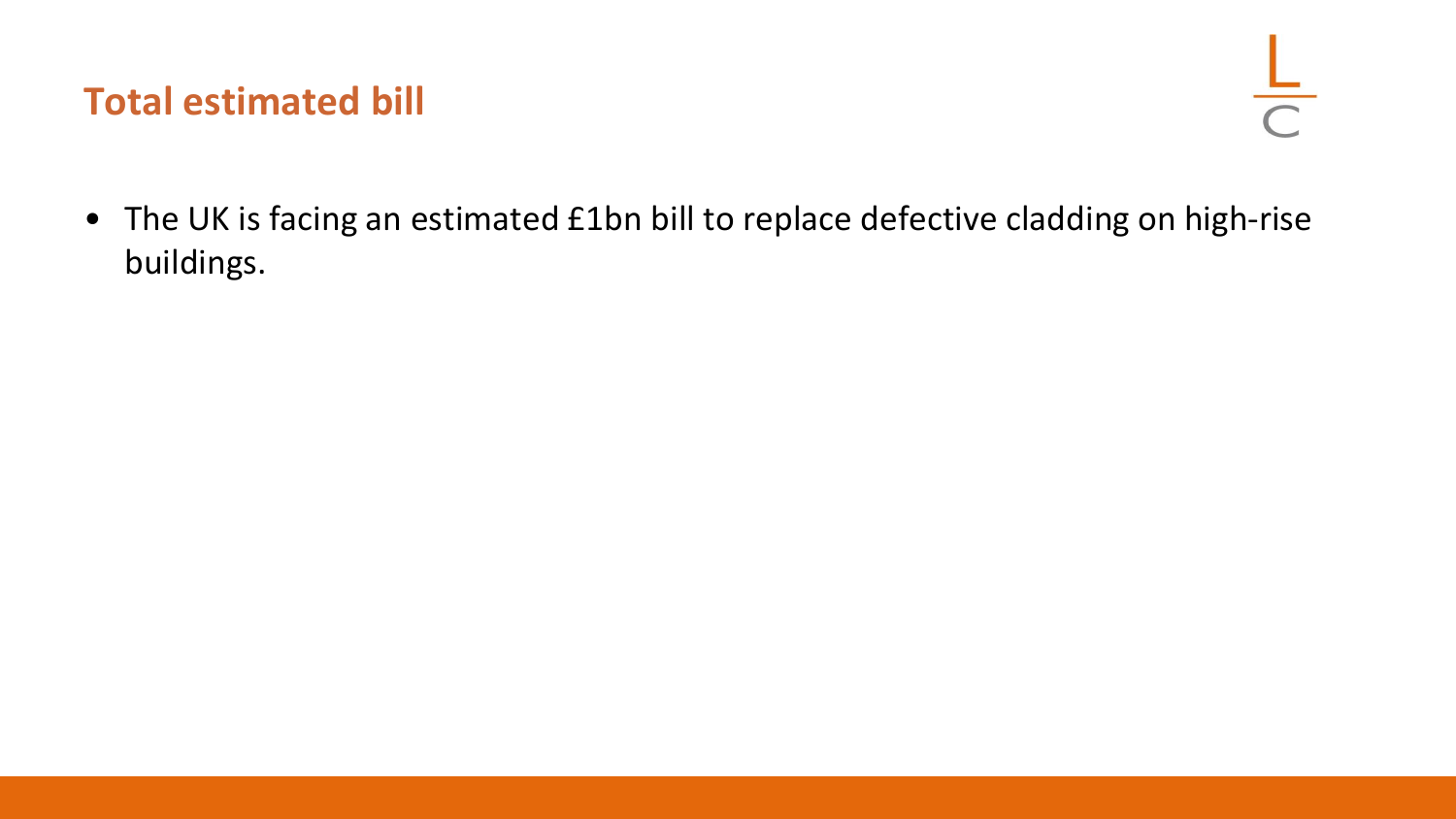## **Blocks owned by social landlords**

- No cost will be borne by assured and secure tenants
- Long leaseholders who have exercised the right to buy may be liable depending on:
	- The service charge provisions and landlord obligations in their leases;
	- The nature and extent of the works being carried out.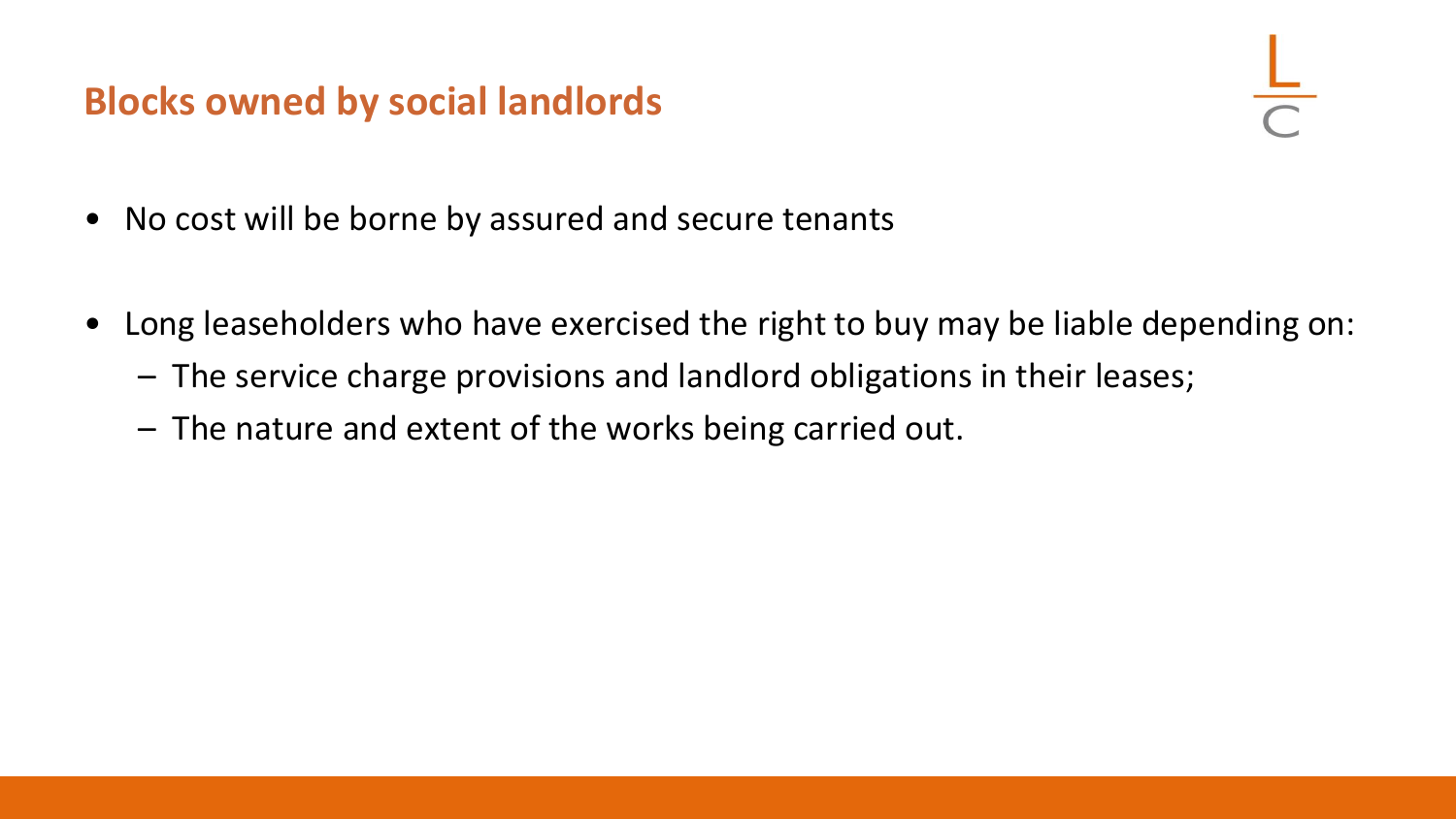# **CAM/38UC/LSC/2016/0064**

- 5 tower blocks in Oxford
- 54 RTB leaseholders
- Major works by Oxford City Council as landlord, including cladding and fire safety improvements
- Circa £50,000 service charge on each leaseholder
- FTT held that the works (except for limited structural repairs and lift maintenance) did not fall within the landlord's covenant to maintain the properties
- There was no scope in the leases for recovering a service charge for improvements
- Result: £50,000 unreasonable, and replaced by circa £2,500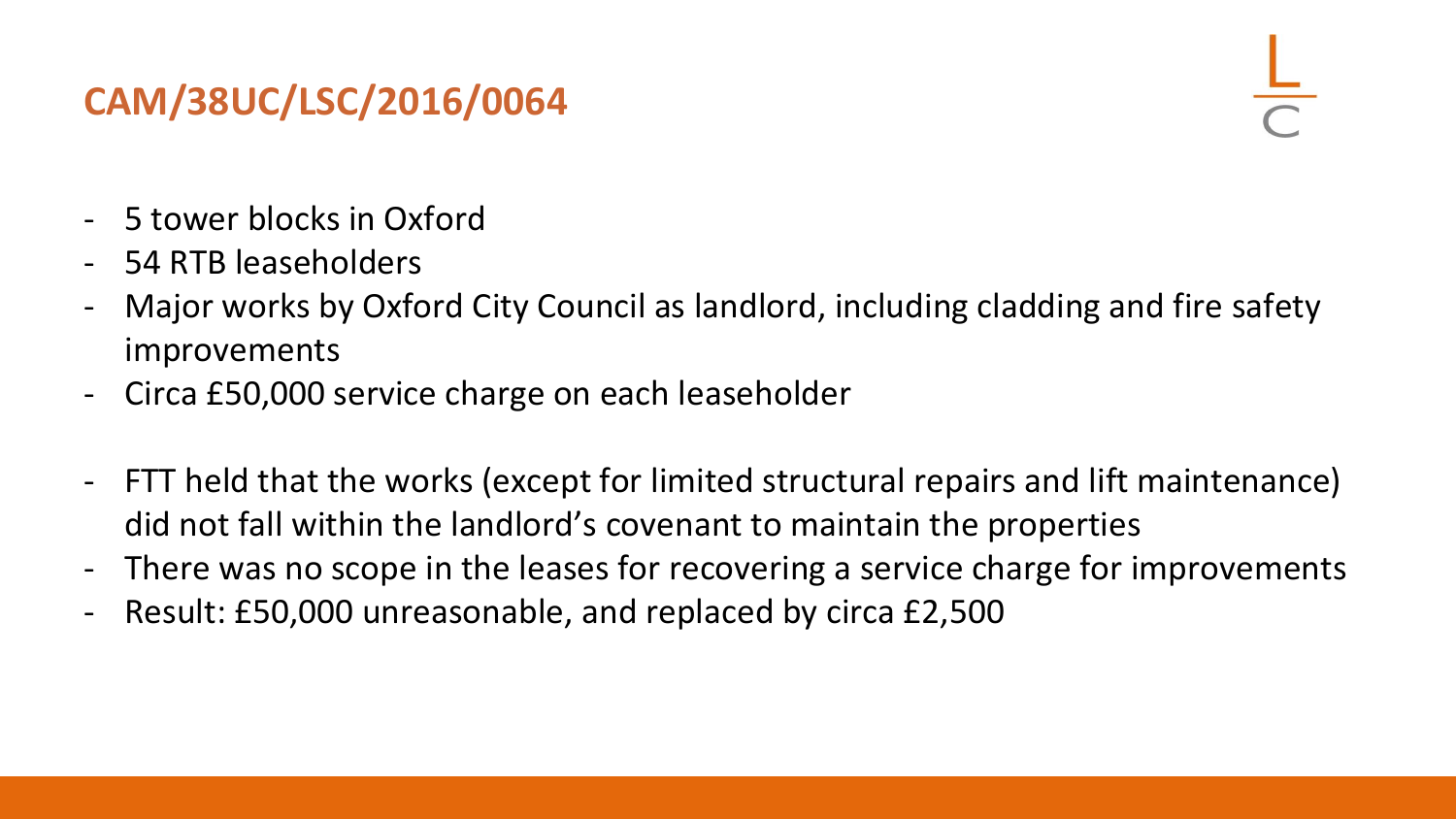**Central government commitment on cladding**

- On 16 May 2018, the Government announced that it would meet the reasonable cost of the removal and replacement of unsafe cladding by councils and housing associations. It has estimated the cost at £400 million.
- *"This will not be means tested, and will be available regardless of whether work has been started, completed or not yet started, so that building owners do not have to worry about the cost of work displacing other activities."*
- First tranche to twelve local authorities and 31 housing associations announced on 17 October 2018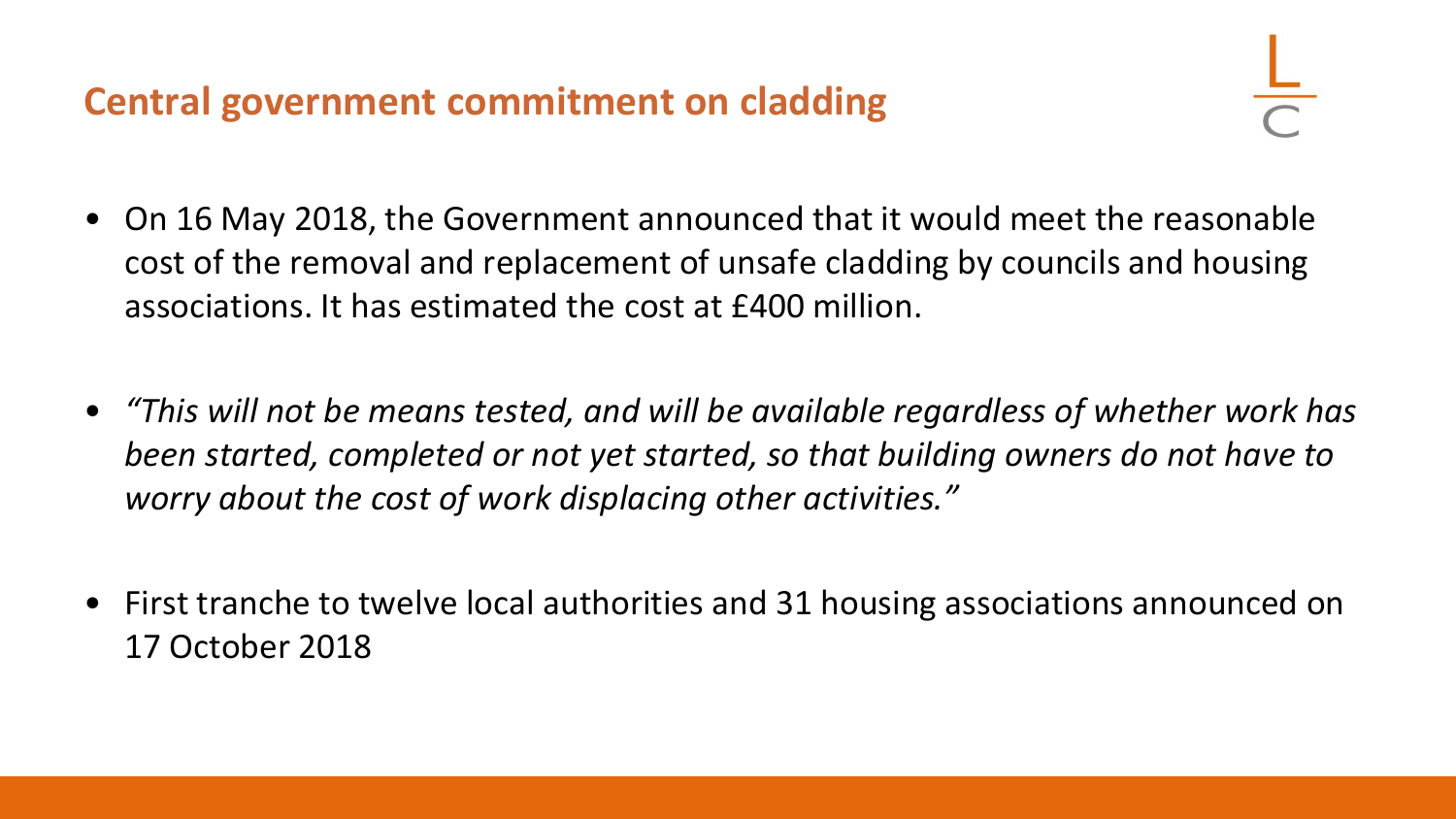# **Cladding**

- Applications for 159 buildings have been received as at 17 October 2018 and 135 applications have been approved in this first tranche of funding.
- Twelve applications were not eligible for funding because they didn't meet the application criteria – for example the buildings are below 18 metres, owned by commercial freeholders or the cladding is not ACM.
- Twelve applications have been deferred while building owners provide further information to confirm eligibility.
- Applications received after the 31 August deadline will still be reviewed.
- The government is paying 80% of the estimated eligible costs up front when work starts, with the remaining 20% when the work is complete and final costs are known. The funding allocated so far comes to £248 million.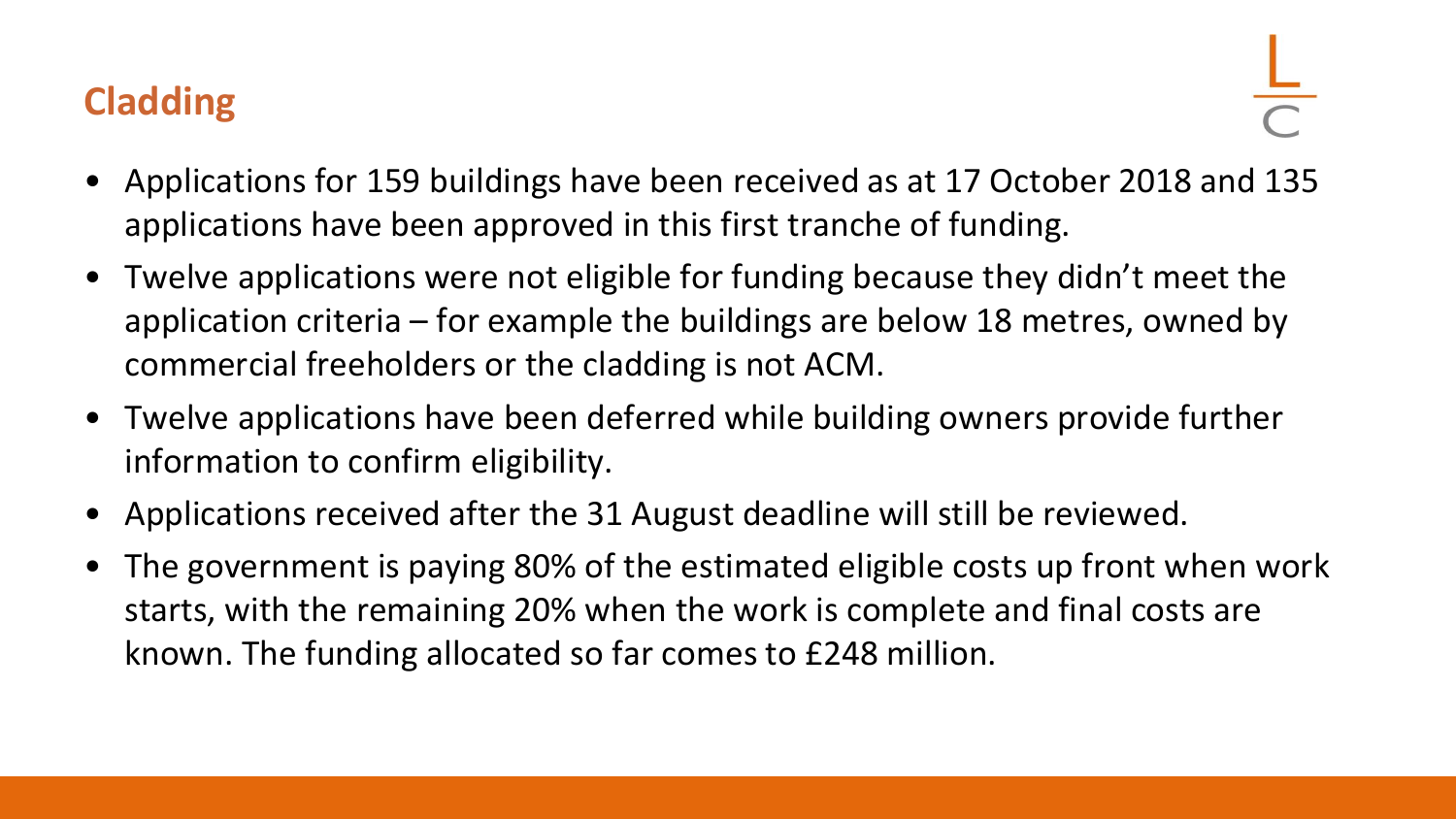## **What about other works?**



*"The government will also provide financial flexibilities to councils for other essential fire safety measures and is directing local authorities to take cladding-related issues into account when carrying out reviews of housing conditions in their areas."*

Financial flexibilities: "*more borrowing headroom or accessing other general funds that normal restrictions would not allow them to use in order to fund the work*"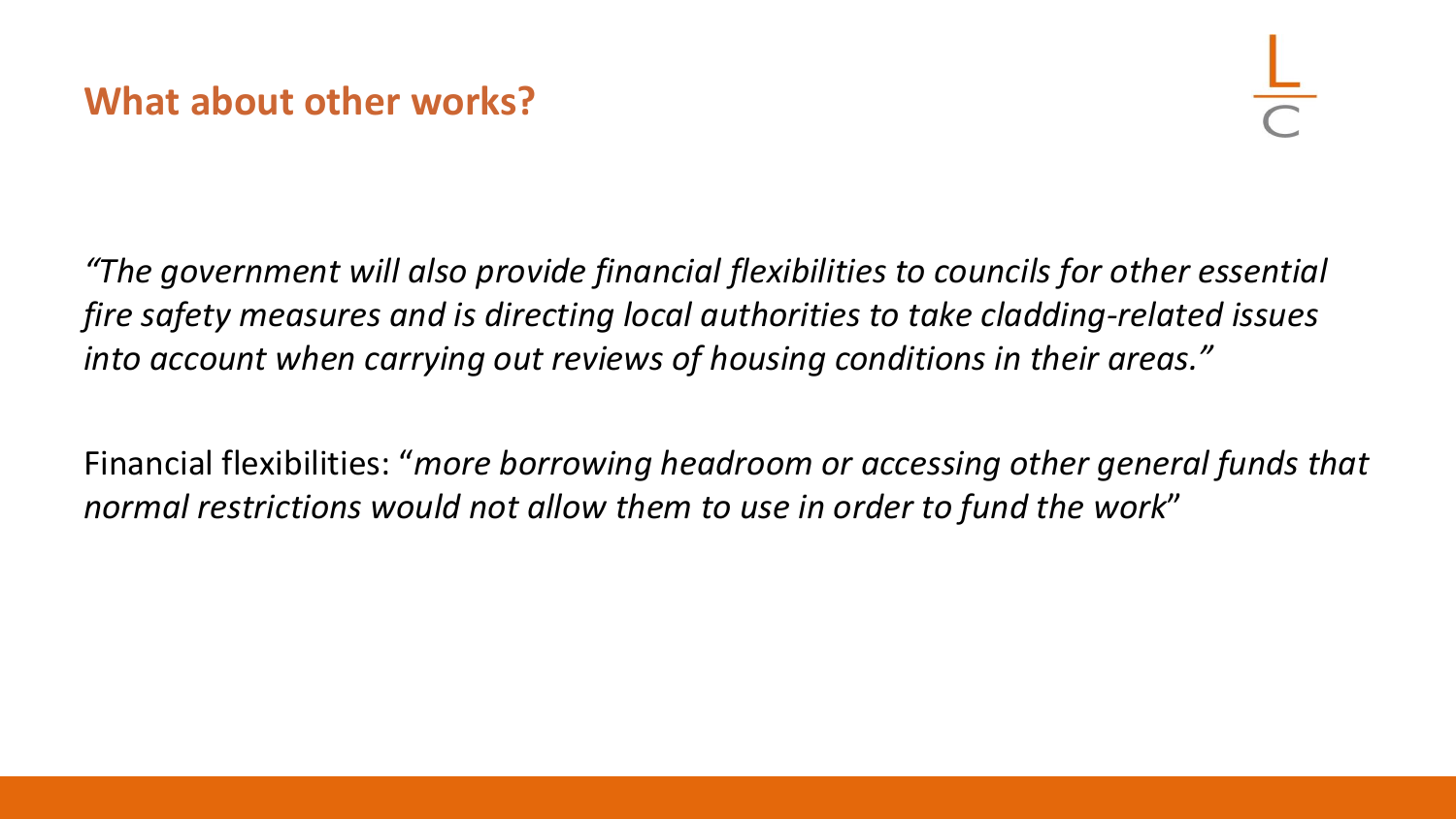# **Retro-fitting sprinklers?**

- The government commissioned an independent, forward-looking review of the building regulations and fire safety system. The final report was published on 17 May 2018.
- The Housing, Communities and Local Government Select Committee's report on the independent review report was published on 18 July 2018.
- The SC recommended that: *"Where structurally feasible, sprinklers should be retrofitted to existing high-rise residential buildings to provide an extra layer of safety for residents. The Government should make funding available to fit sprinklers into council and housing association-owned residential buildings above 18 metres …"*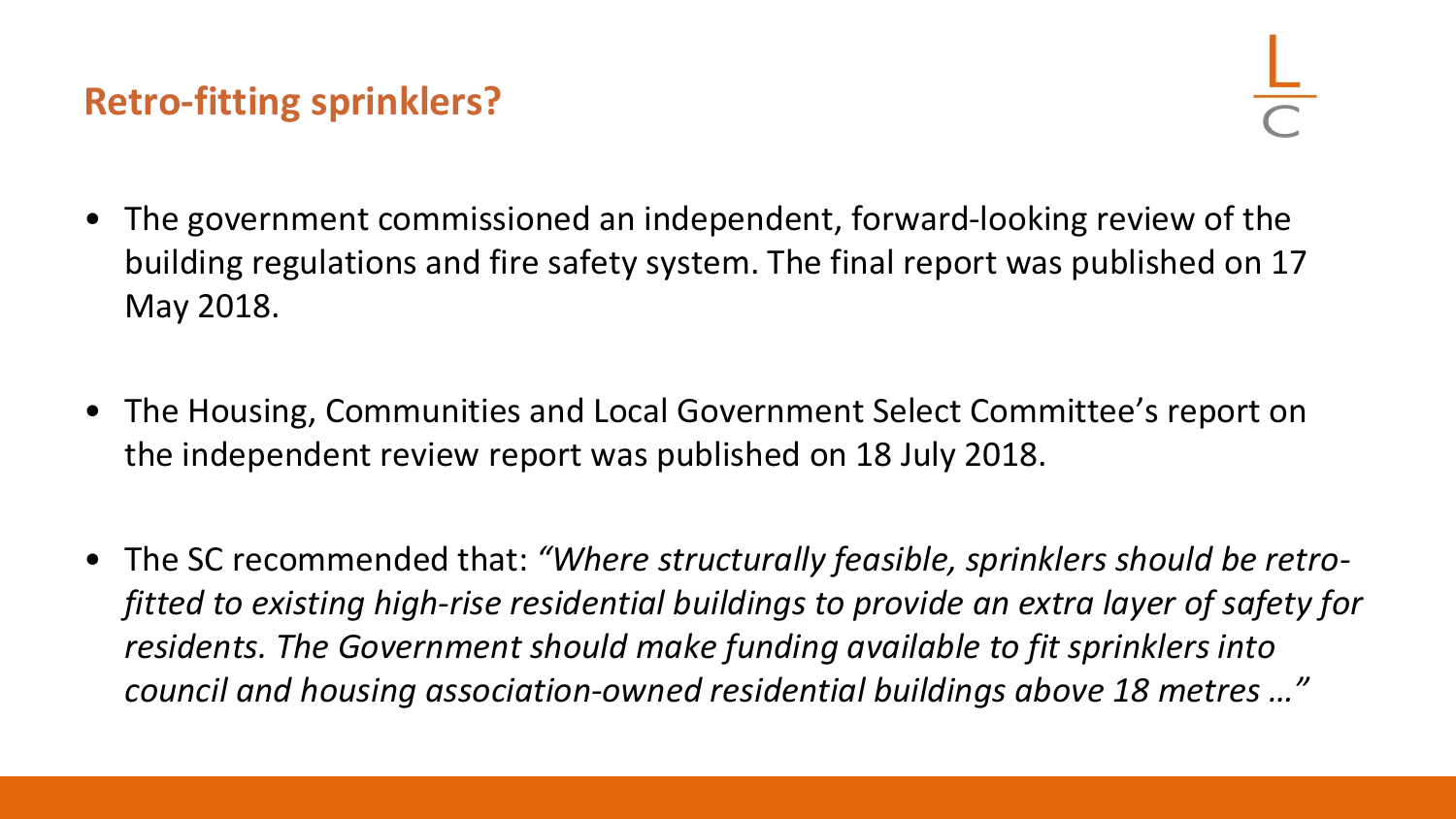# **Retro-fitting sprinklers (cont)**

- 
- The Government has refused to make a firm commitment on sprinklers. Their response to the SC recommendations on 18 September 2018 stated:
- "… An appropriate level of fire safety can be achieved without the need to retro fit sprinklers and, as the Committee notes, it may not be feasible to install a system, for example for structural reasons. It is for building owners to seek professional advice and decide whether to fit sprinklers, on the basis of their assessment of the particular risk faced in their building(s). … The Government intends to undertake a technical review of Approved Document B and will publish a call for evidence in the autumn. Possible changes to the guidance in Approved Document B, including on the use of sprinklers, will be considered in this review. **The Government will also consider financial flexibilities for local authorities concerned with funding other essential fire safety works in buildings which they own.**"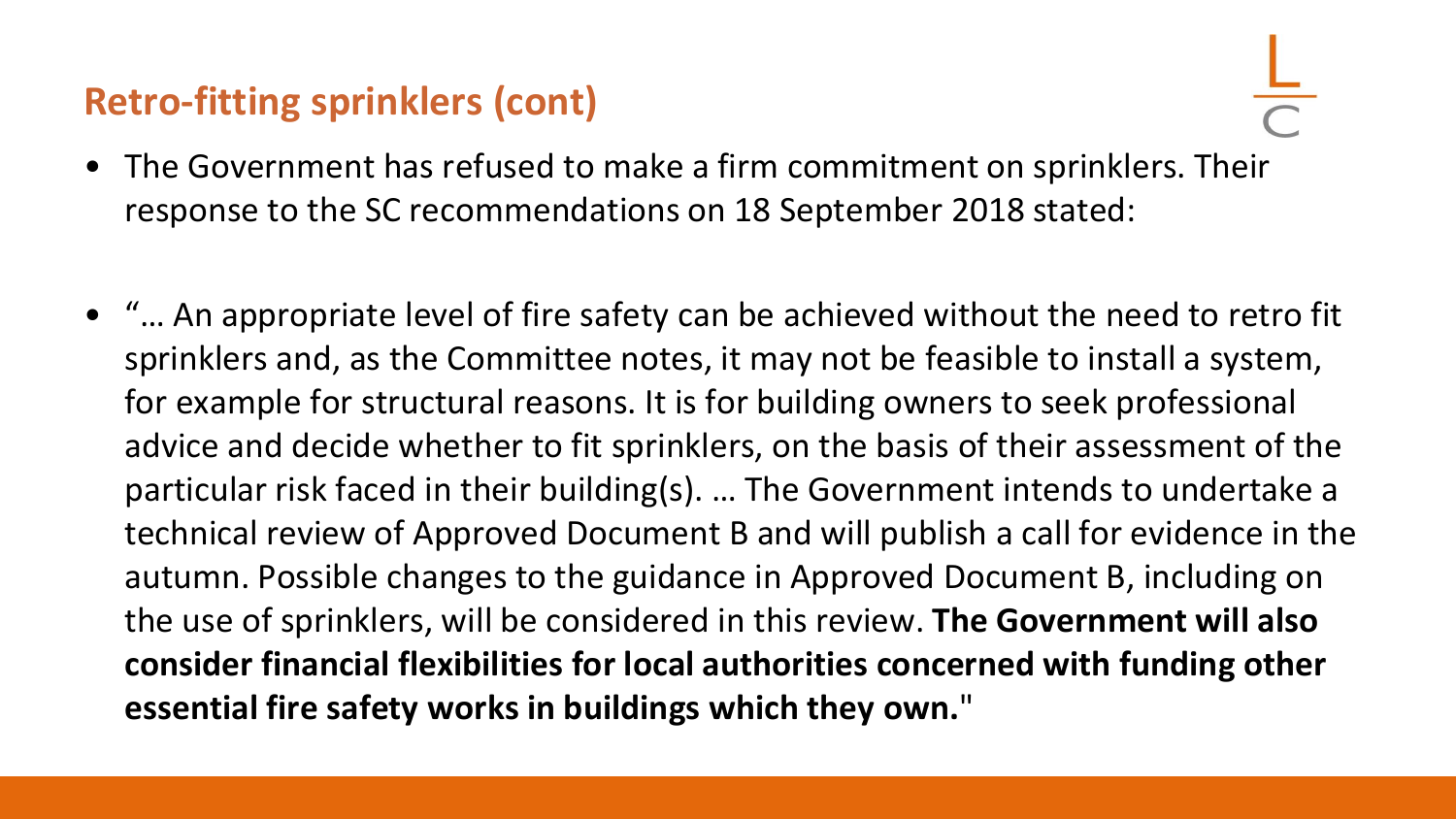## **LB Wandsworth – case study**

- The London Borough of Wandsworth (LBW) is seeking to retro-fit sprinklers in all its blocks of 10 storeys or higher and has obtained legal advice to the effect that the cost, estimated to be around £3,000 to £4,000 per unit, is recoverable.
- Of the 6,401 properties that would benefit, 2,358 are leasehold. There are 1,315 resident leaseholders and 1,043 leaseholders living away from their property.
- LBW say that if the works are necessary and chargeable under the terms of the lease then it is under a strict fiduciary duty to recharge and that meeting leaseholders' contributions from the Housing Revenue Account (HRA) or the General Fund is likely to be challengeable.
- A section 27A application has been made to the FTT by LBW.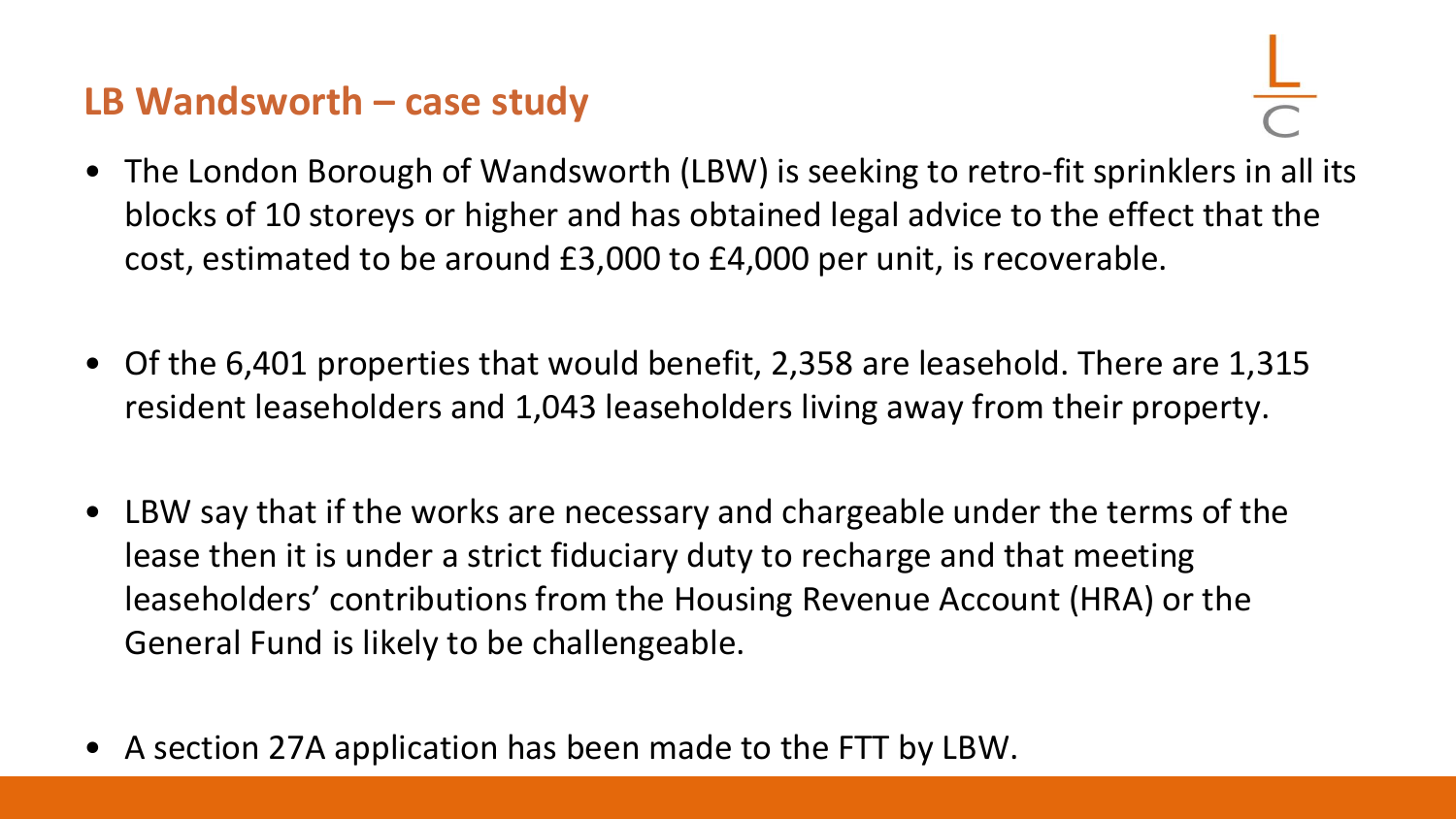#### **Private sector**

- Flats in affected residential blocks will be held on long leases
- It will depend on the terms of the lease who is liable to pay for cladding replacement and other fire safety measures
- Even if there is no express provision dealing with fire safety, freeholders might use a 'sweeping-up' clause. This could allow freeholders to recover a service charge for:
	- money spent for the 'benefit of the building'
	- money spent to enable 'good estate management'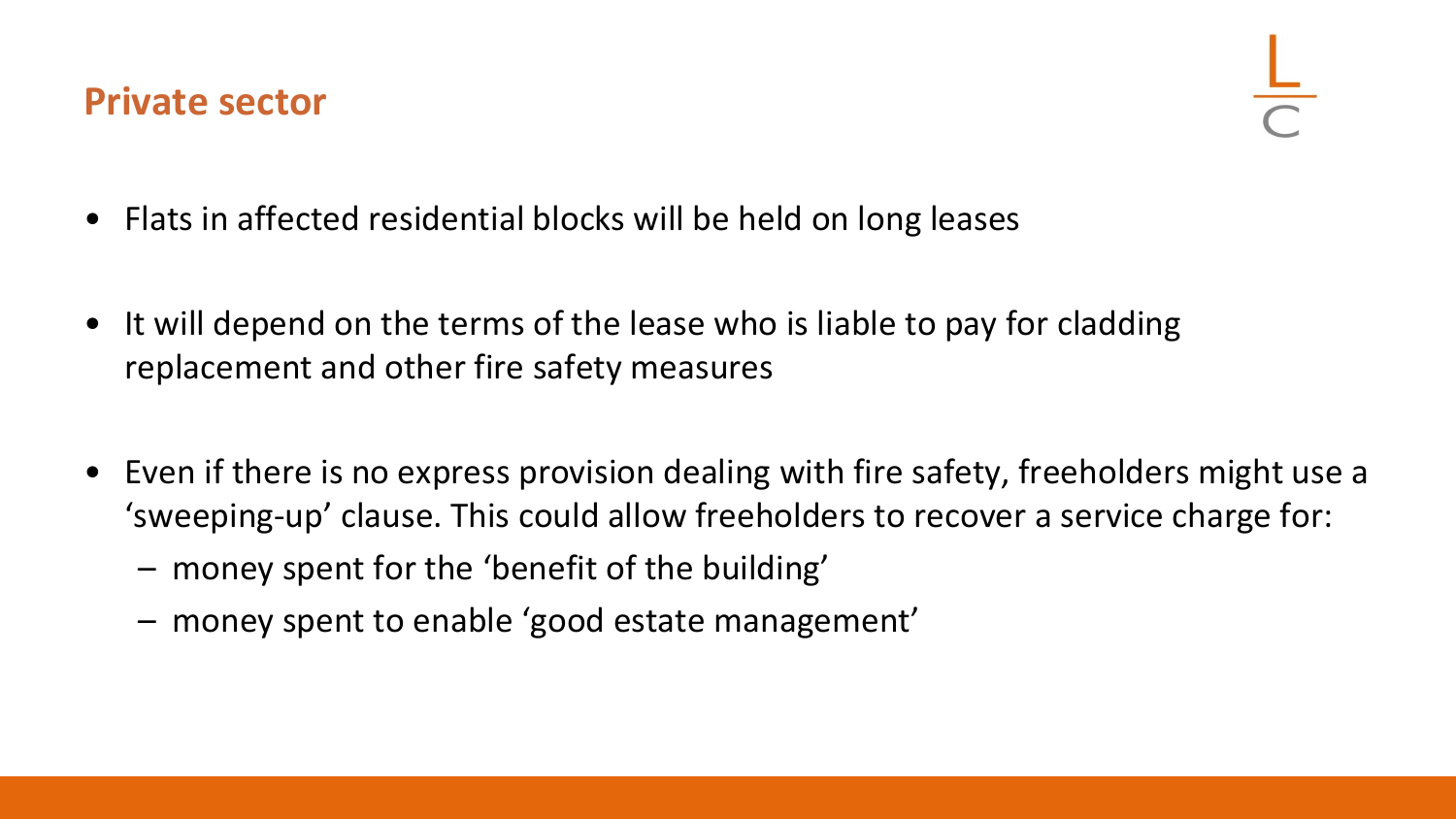#### **Case study – Citiscape in Croydon**

- 
- Citiscape in Croydon is managed by Firstport on behalf of Proxima Properties.
- Landlord wanted to replace the ACM cladding and introduce a "waking watch" (permanent on-site fire marshal) after Grenfell.
- The estimated cost of removing and replacing the cladding on this block was between £1.8 and £2.5 million, with leaseholders facing average bills of £21,000 depending on the size of their flats. The waking watch would be circa £250k p.a.
- Firstport referred the question of the recoverability of the cost from leaseholders to the FTT who held on 13 March 2018 that the cost is recoverable from the block's leaseholders: LON/00AH/LSC/2017/0435.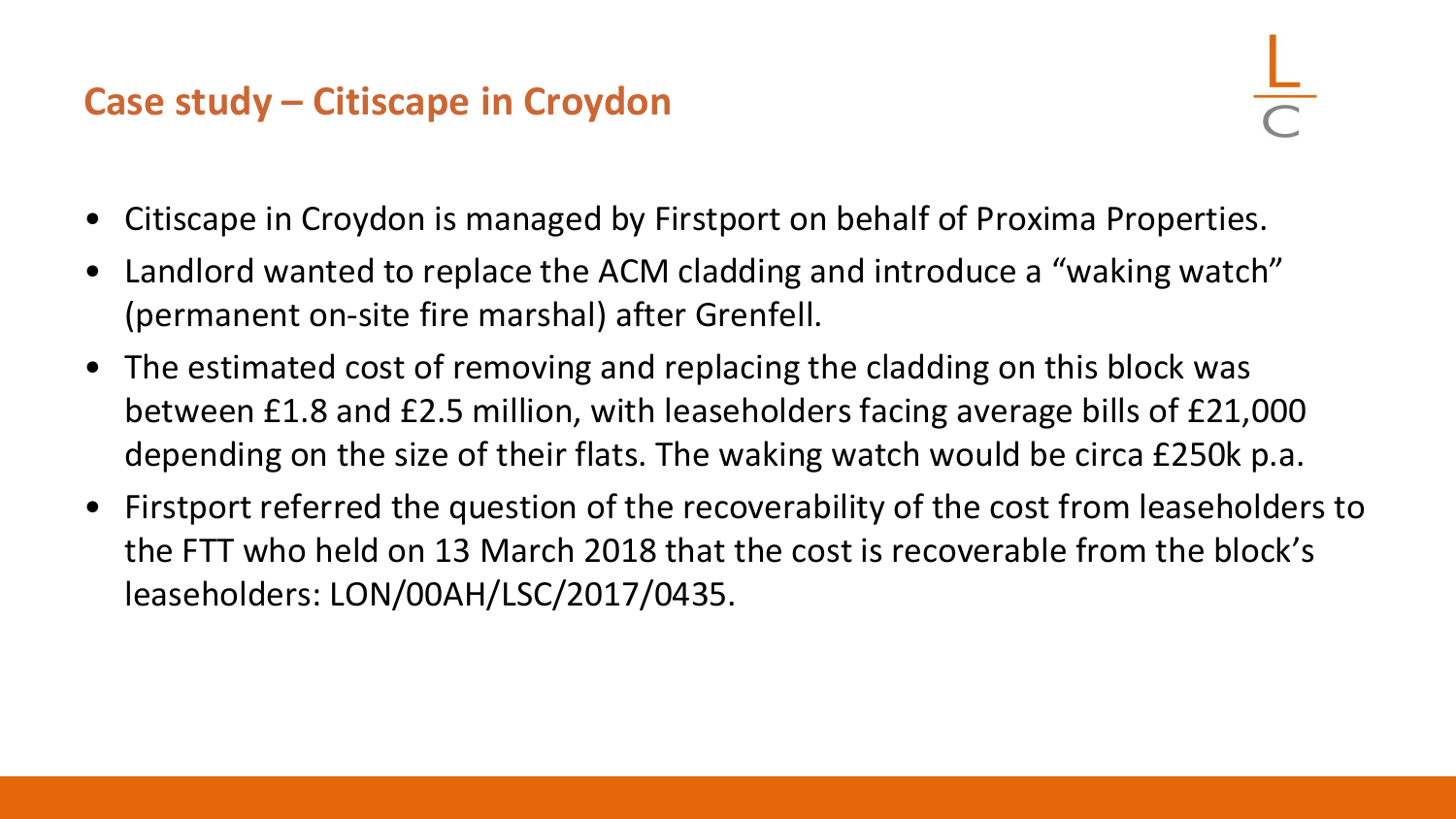# **FTT's decision**

**Waking watch**: recoverable within "*Inspecting rebuilding re-pointing repairing cleaning renewing or otherwise treating as necessary and keeping the Maintained Property comprised in the Block and every part thereof in good and substantial repair order and condition and renewing and replacing all worn or damaged parts therefore."* Also within:

- *"Complying with the requirements and directions of any competent authority and with the provisions of all statutes and all regulations orders and bye-laws made thereunder relating to the Development insofar as such compliance is not the responsibility of the lessee of any of the Dwellings."*
- *"All other reasonable and property expenses (if any) incurred by the Manager in and about the maintenance and proper and convenient management and running of the Development"*
- *"Providing and paying such persons as may be necessary in connection with the upkeep of the Maintained Property."*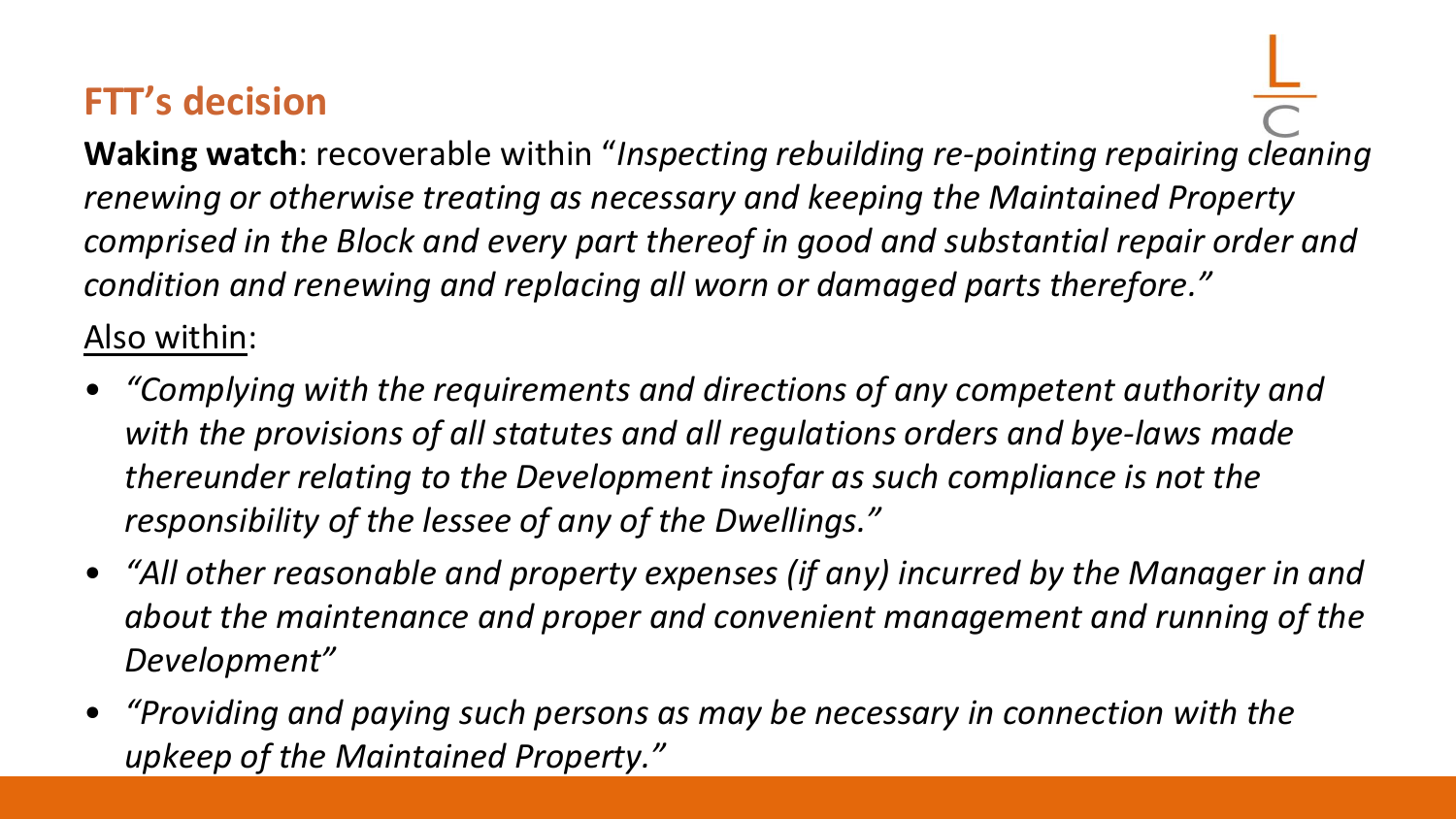# **FTT's decision**

• **Removing and replacing cladding** [58]:

"The words *"renewing or otherwise treating as necessary"* go beyond simple repair. Equally the words *"in good and substantial repair order and condition"* indicate an obligation that goes well beyond simple repair: if it did not the words *"order and condition"* in the phrase would be superfluous. We do not see how the two blocks can be said to be *"in good and substantial repair order and condition"* whilst the cladding remains a fire risk. Finally, and subject to Mr Ede's point considered below, the reference to *"rectifying or making good any inherent structural defects"* in paragraph 15 appears to us to encompass the removal of the defective cladding and its replacement with fire resistant cladding …"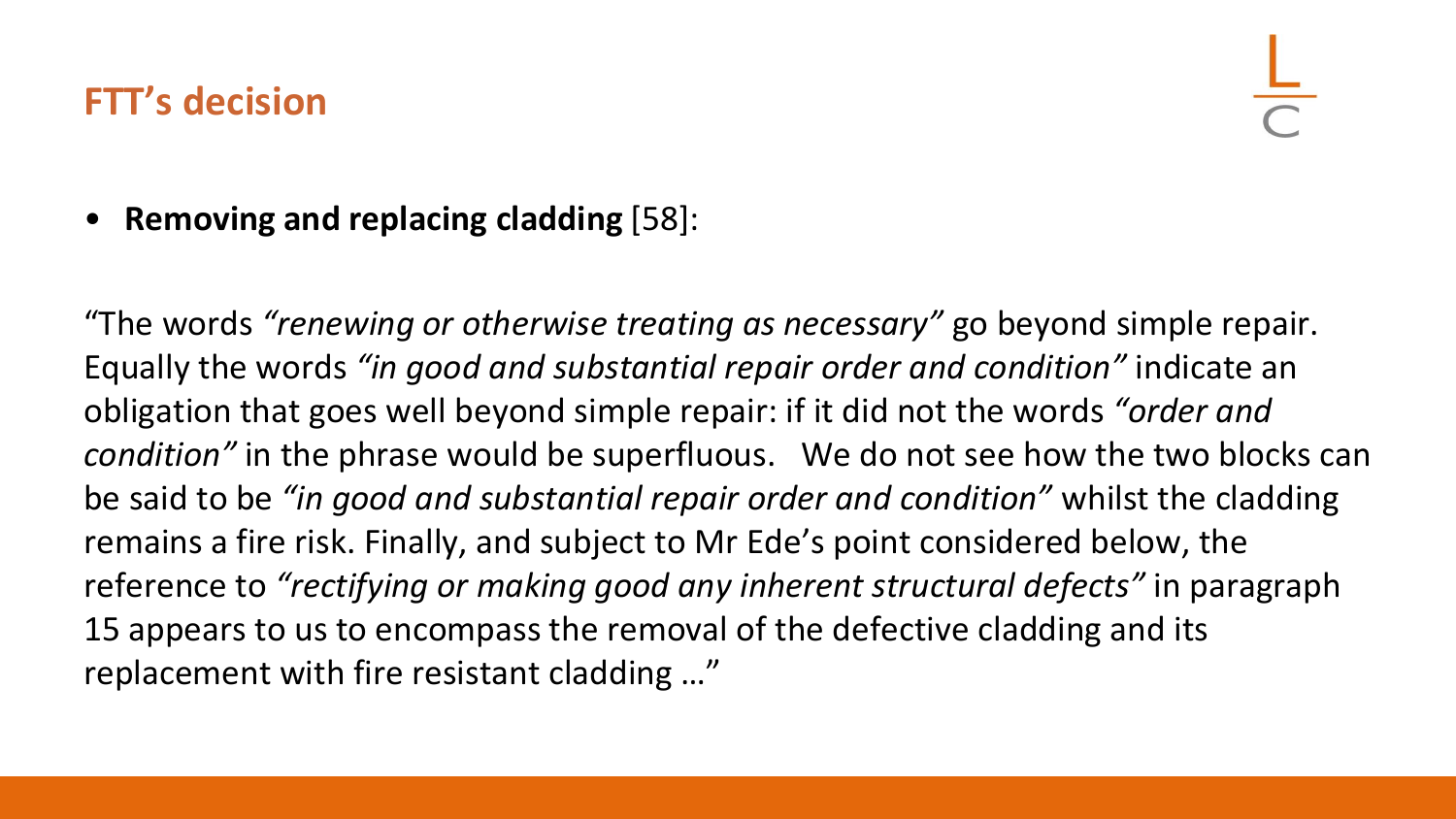• At  $[62]$ :

"By granting 999 year leases the original freeholder was effectively relinquishing any capital interest in the flats. There is no prospect of the freeholder receiving other than nominal premiums either on enfranchisement or on individual lease renewals under the Leasehold Reform, Housing and Urban Development Act 1993. In such circumstances it is reasonable to conclude that the parties would have intended that all future costs associated with the blocks would be the responsibility of the tenants. That intention is reinforced by the use of identical words to define both the manager's obligation to undertake work and the tenant's obligation to pay for it."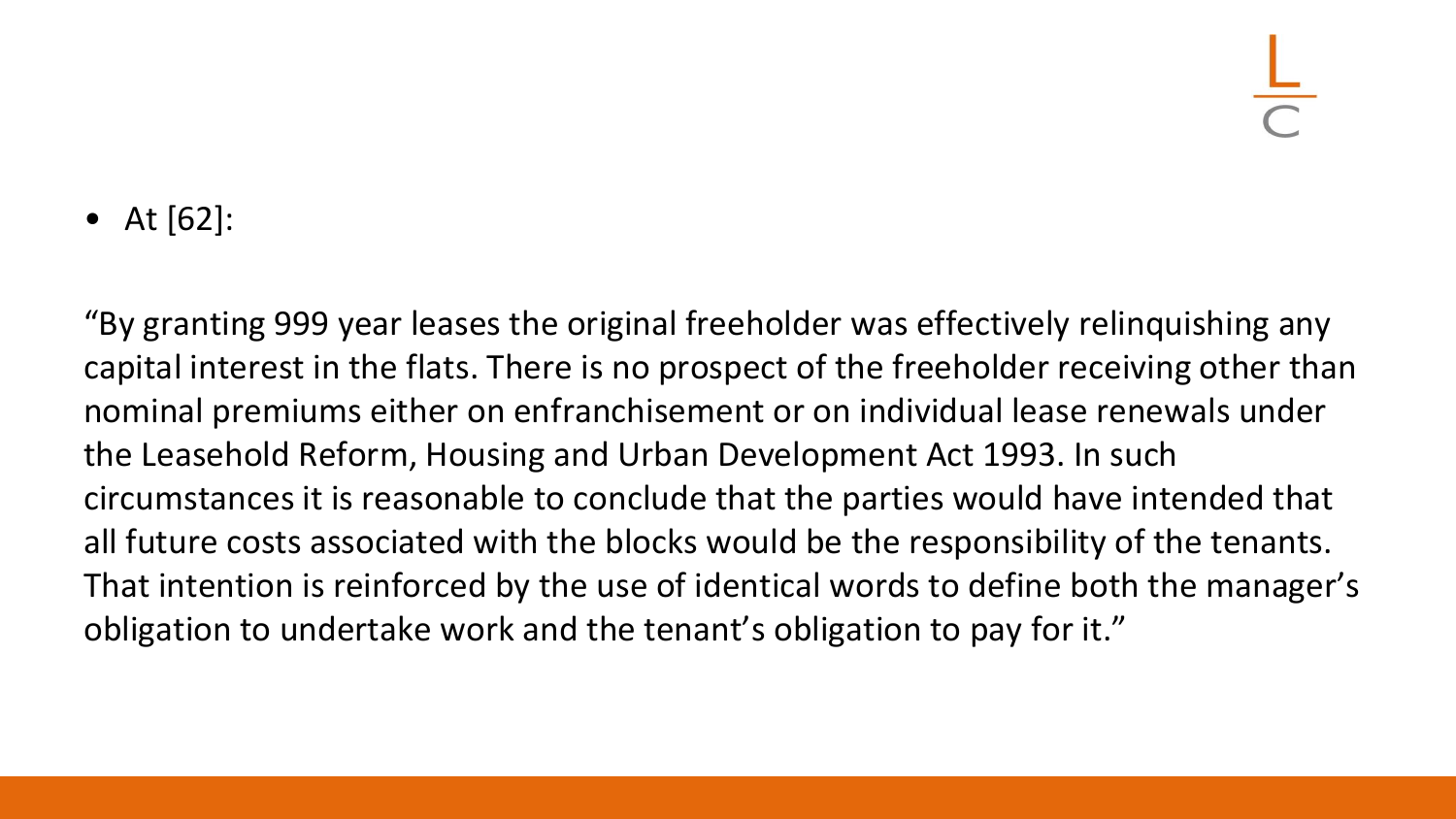"66. It is foreseeable that the tenants may have claims against a number of parties: against the manufacturer of the cladding in particular if any warranties were given as to its suitability: against Barratt Homes if they were negligent as to the selection and installation of the cladding: against the Local Authority if there were errors in the certification process: against the DCLG if, as been suggested elsewhere, the relevant building regulations were not fit for purpose.

67. The difficulty with all these potential claims is that they are entirely speculative with uncertain outcomes."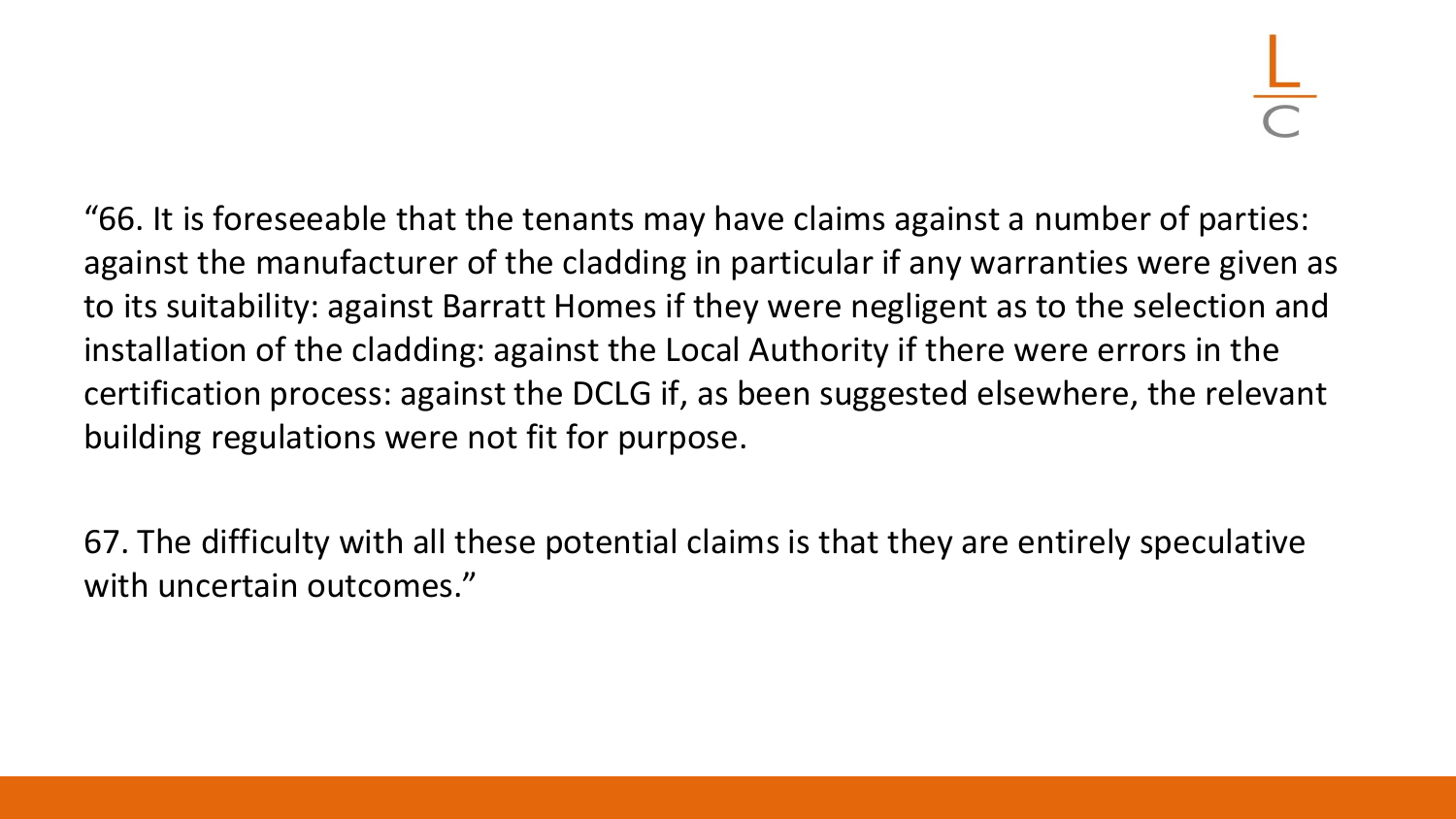# **After the FTT's decision**

• On 19 April 2018, Barratt Developments, the original developers of the block, told leaseholders that they would cover future and backdated costs relating to employing a fire warden and the removal and replacement of unsafe cladding.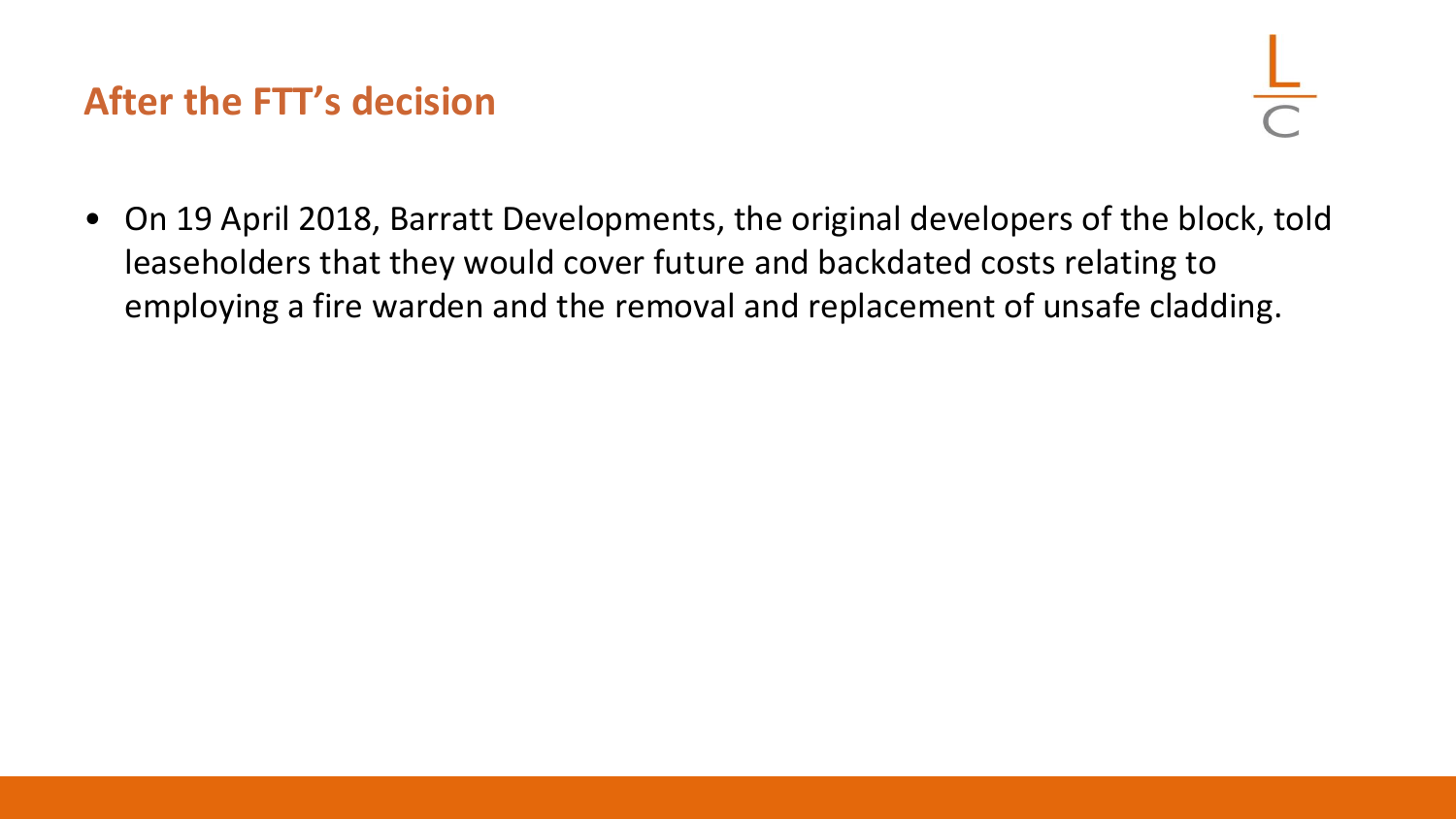## **Another fire warden decision**

- E & J Ground Rents No.11 LLP various leaseholders of Fresh Apartments, Salford: <https://www.lease-advice.org/files/2018/01/DOC019.pdf> (24 January 2018)
- Reaches the same decision about the recoverability of costs for a "waking watch", in the context of similar lease terms.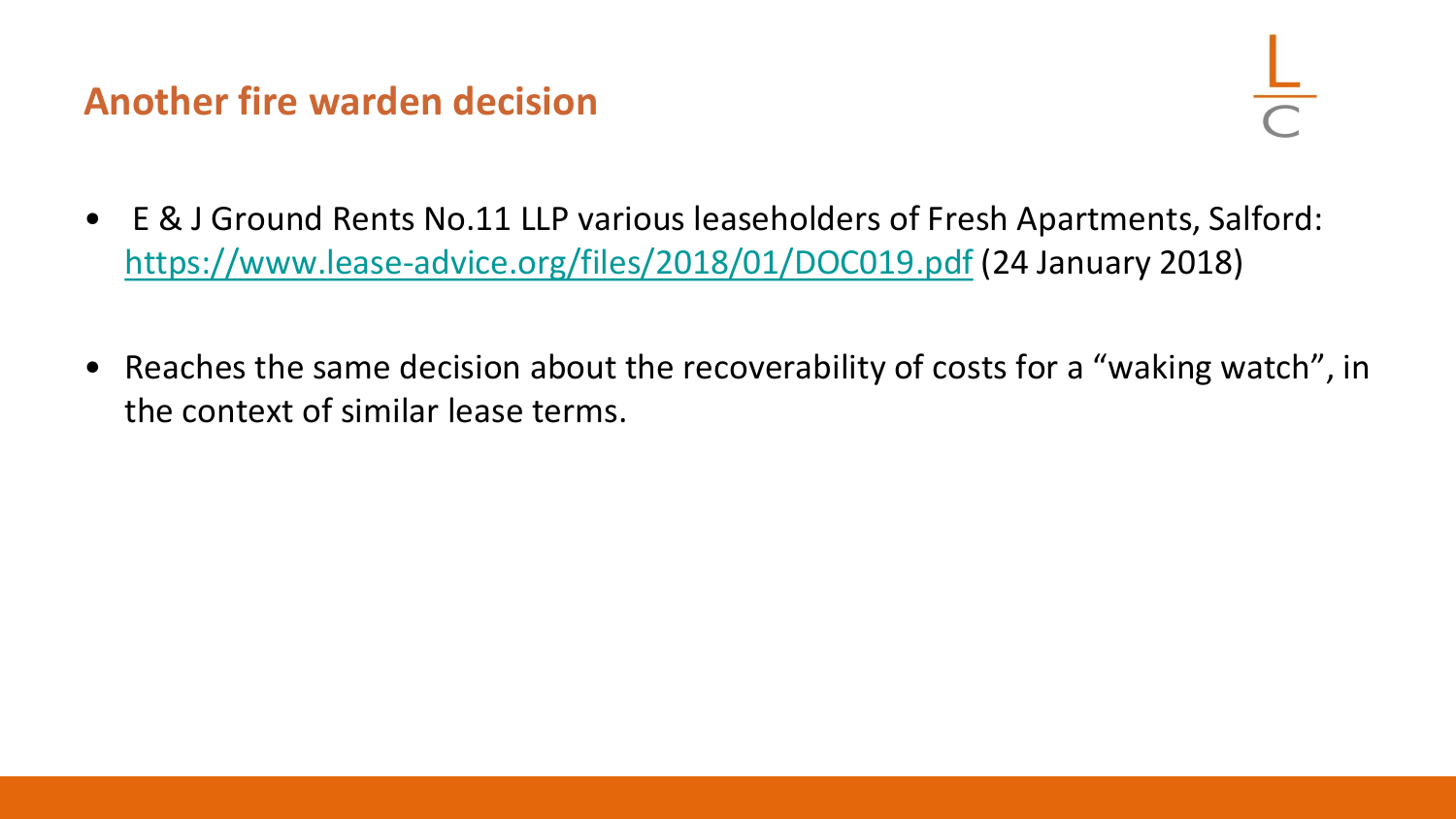#### **Latest voluntary action by developer**

• On 16 October 2018 it was announced that Bellway has set aside £5.9m to carry out works to replace combustible cladding used on two of its apartment developments, Prospect Place in Cardiff and New Festival Quarter in east London.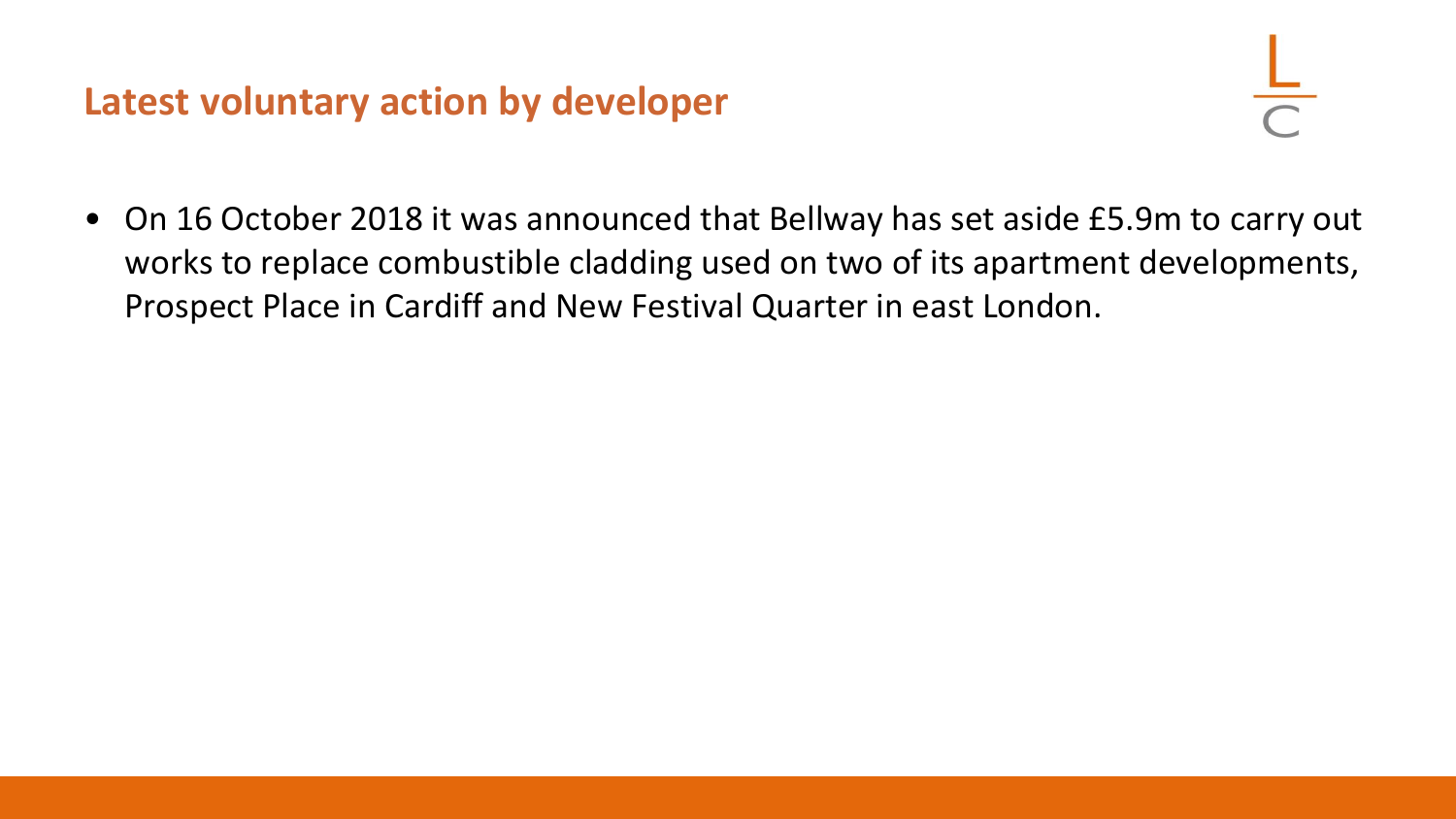### **Other remedies**

• According to Inside Housing, the property management company in charge of New Capital Quay in Greenwich has launched a legal challenge against the National House-Building Council (NHBC) on the basis that the cladding complied with the building regulations in force at the time of construction and was signed off by the NHBC in their building control role:

[https://www.insidehousing.co.uk/news/news/nhbc-faces-liability-claims-for](https://www.insidehousing.co.uk/news/news/nhbc-faces-liability-claims-for-dangerous-cladding-on-tower-blocks-54198)dangerous-cladding-on-tower-blocks-54198

• Inside Housing has also reported on a block in Salford where surveys have revealed inadequate fire breaks in cladding panels, which may mean that insurers have a liability under the leaseholders' warranties.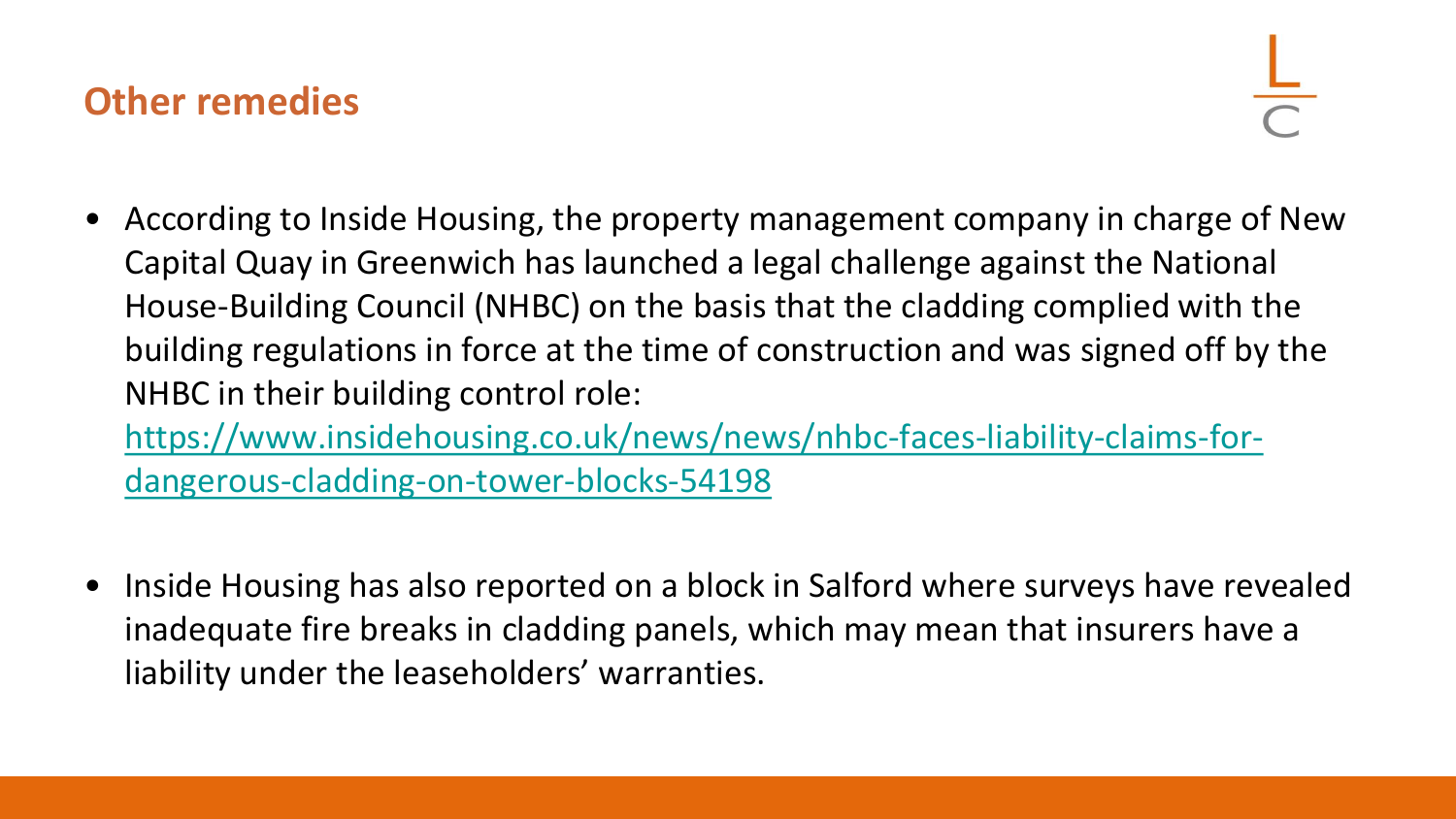# **Central government funding?**

- The Housing, Communities and Local Government Select Committee's report on the independent review report, published on 18 July 2018, recommended that
- "*The Government should fully fund the replacement of any cladding on existing buildings which had been permitted, but is subsequently banned as a consequence of the consultation. In those circumstances, this funding should be made available to both public and private sector landlords."*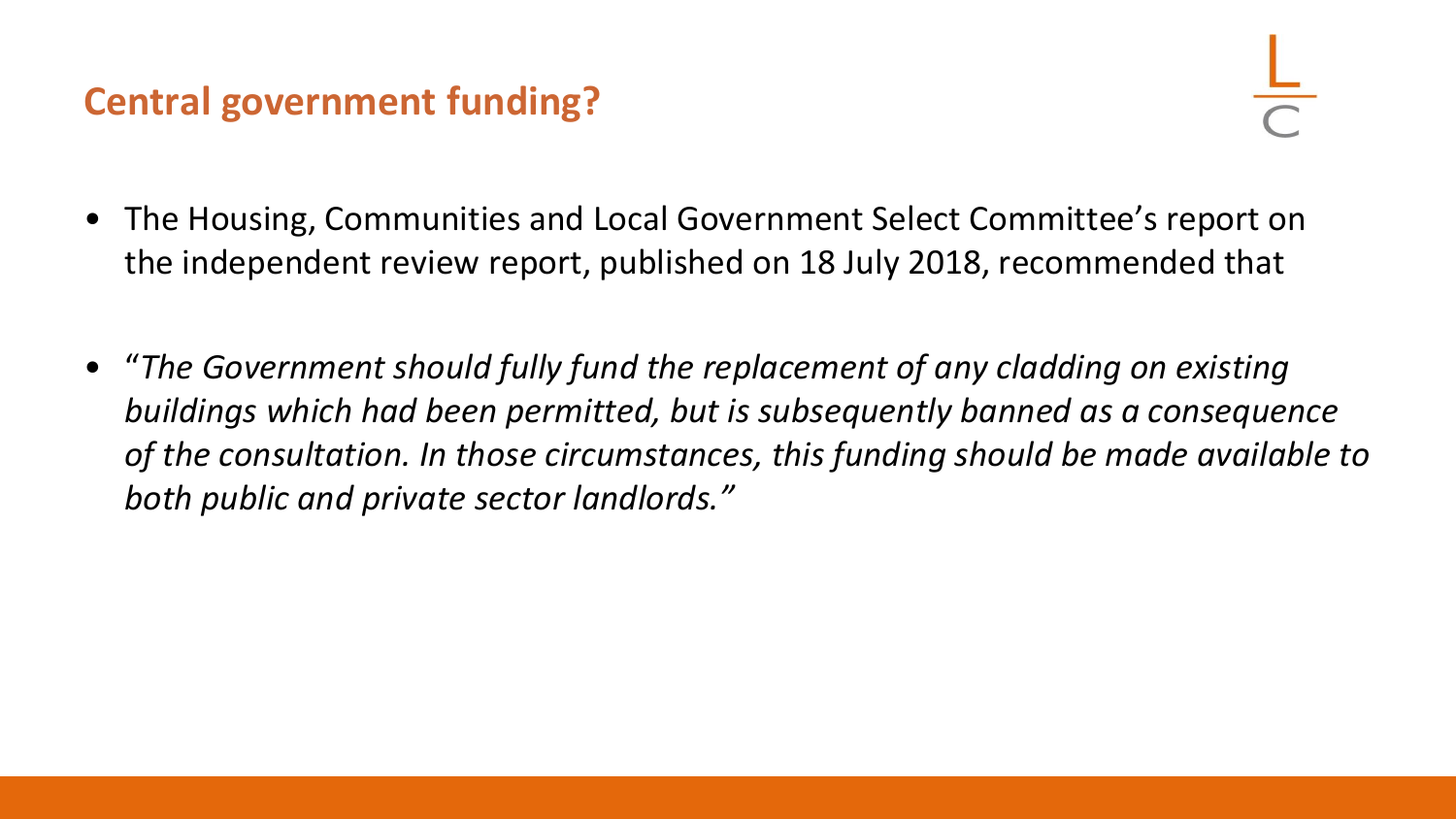## **Government's response**

*"The Government has already provided funding for remediation of cladding in the social sector. In the private sector more and more firms are doing the right thing and replacing cladding themselves without the costs falling to leaseholders. The Government will consider what further steps may be appropriate as part of the detailed analysis of the consultation responses and the wider reforms proposed by the Independent Review."*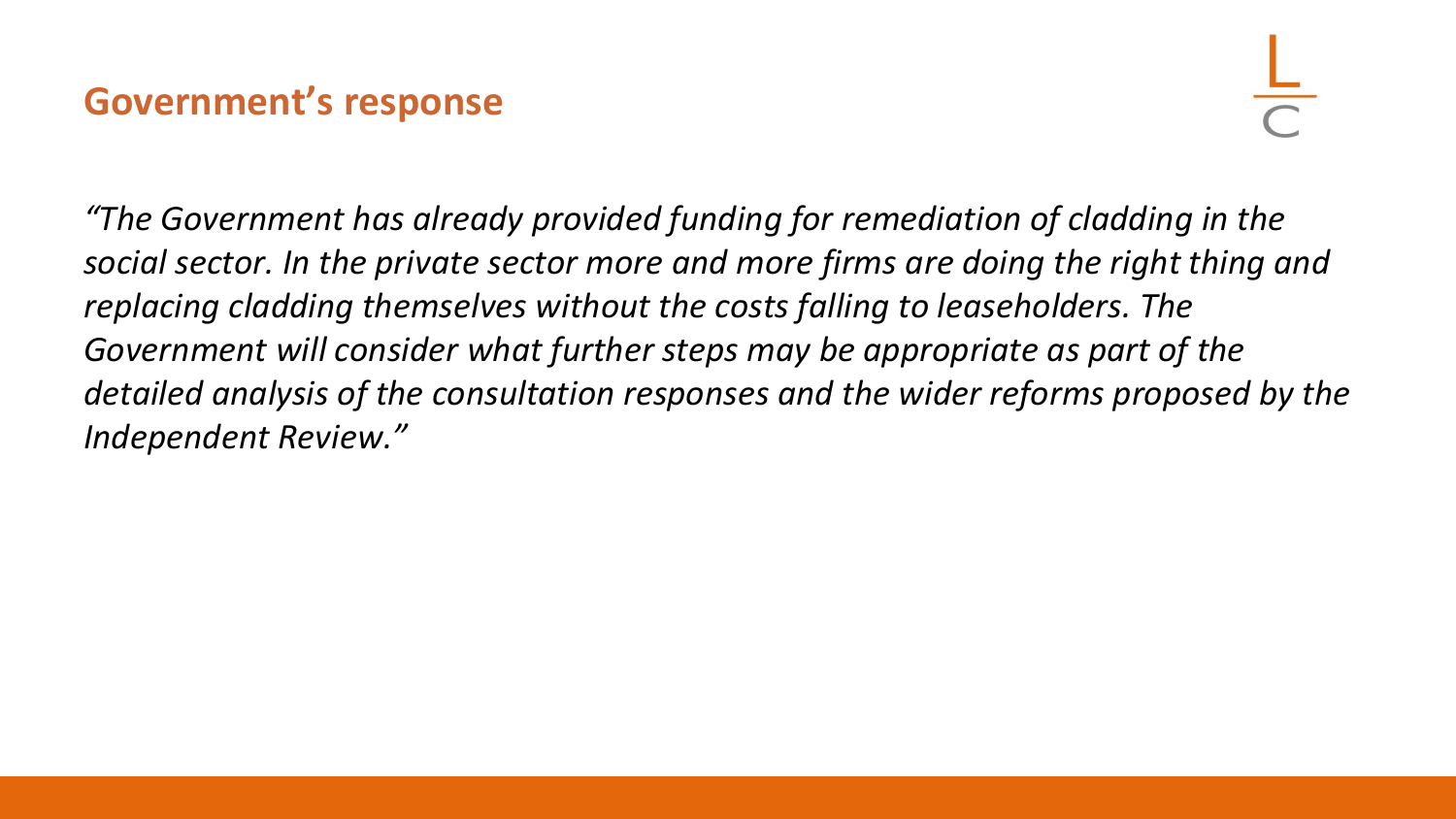# **Other recommendations**

- *"… some of these blocks do not have a single 'building owner', rather an owner of the modest freehold ground rent and the constituent long-leaseholders, the latter often being the only parties with a contractual obligation to carry out remedial works. We therefore recommend that the Government conduct an urgent review into responsibility and liability of such buildings to ensure the necessary work can be carried out for the safety of residents, which is paramount. The Government should then produce further subsequent guidance for building owners.*
- *While it is encouraging that an insurance company has recently accepted a claim to pay for remedial work on a private sector development in Greenwich, nevertheless, more needs to be done now to ensure that unsafe cladding is removed urgently. To avoid any further delay, we propose that the Government introduces a low-interest loan scheme for private sector building owners, to ensure that remedial work is carried out as quickly as possible and that costs need not immediately be passed on to leaseholders.*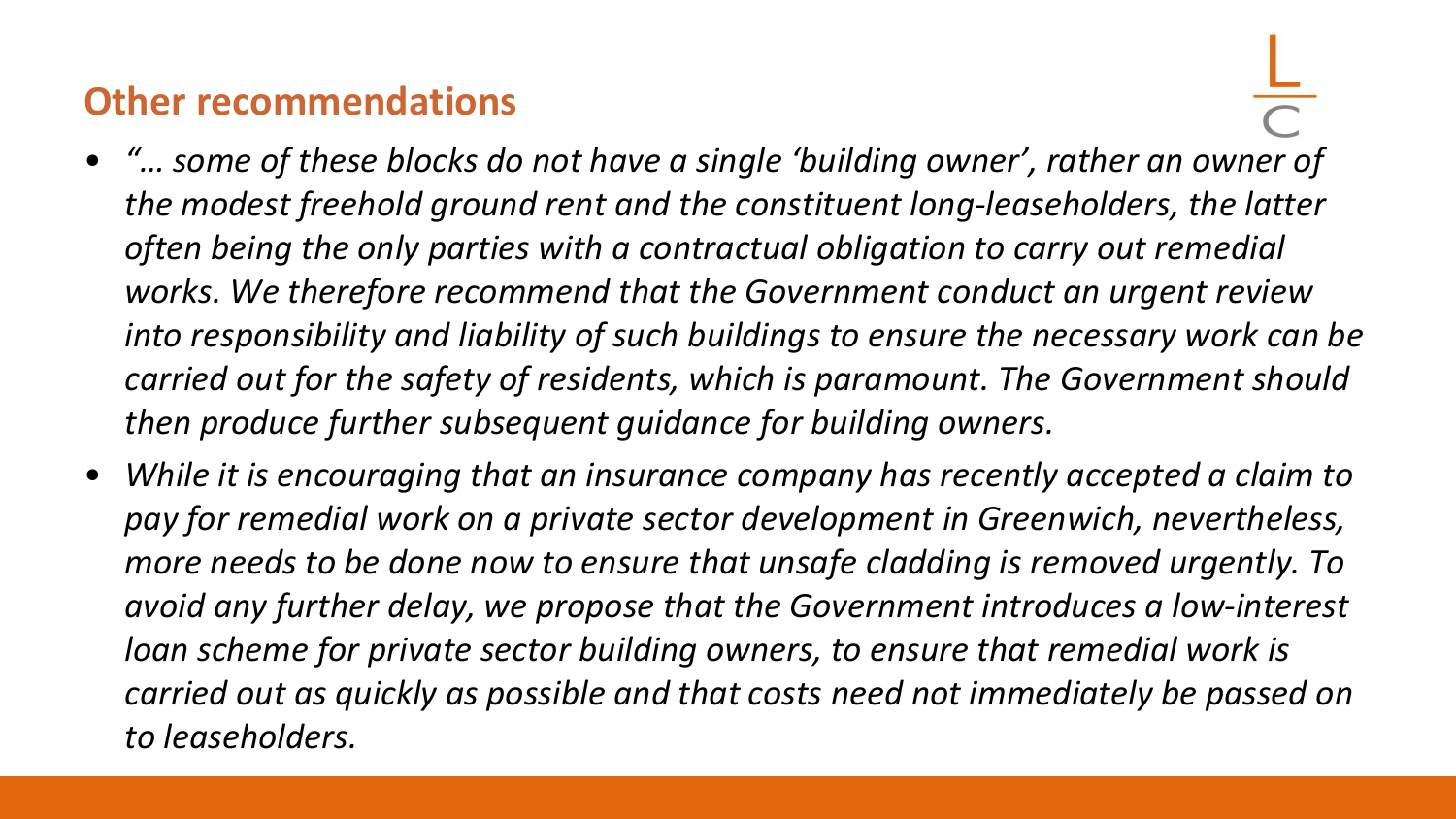## **Government's response**

• The Government has been clear that building owners are legally responsible for ensuring residents' safety. They must undertake remediation action where potentially dangerous ACM cladding has been used and we have said that they should do all they can to protect leaseholders from incurring costs, either funding it themselves or looking at alternative routes such as insurance claims, warranties or legal action.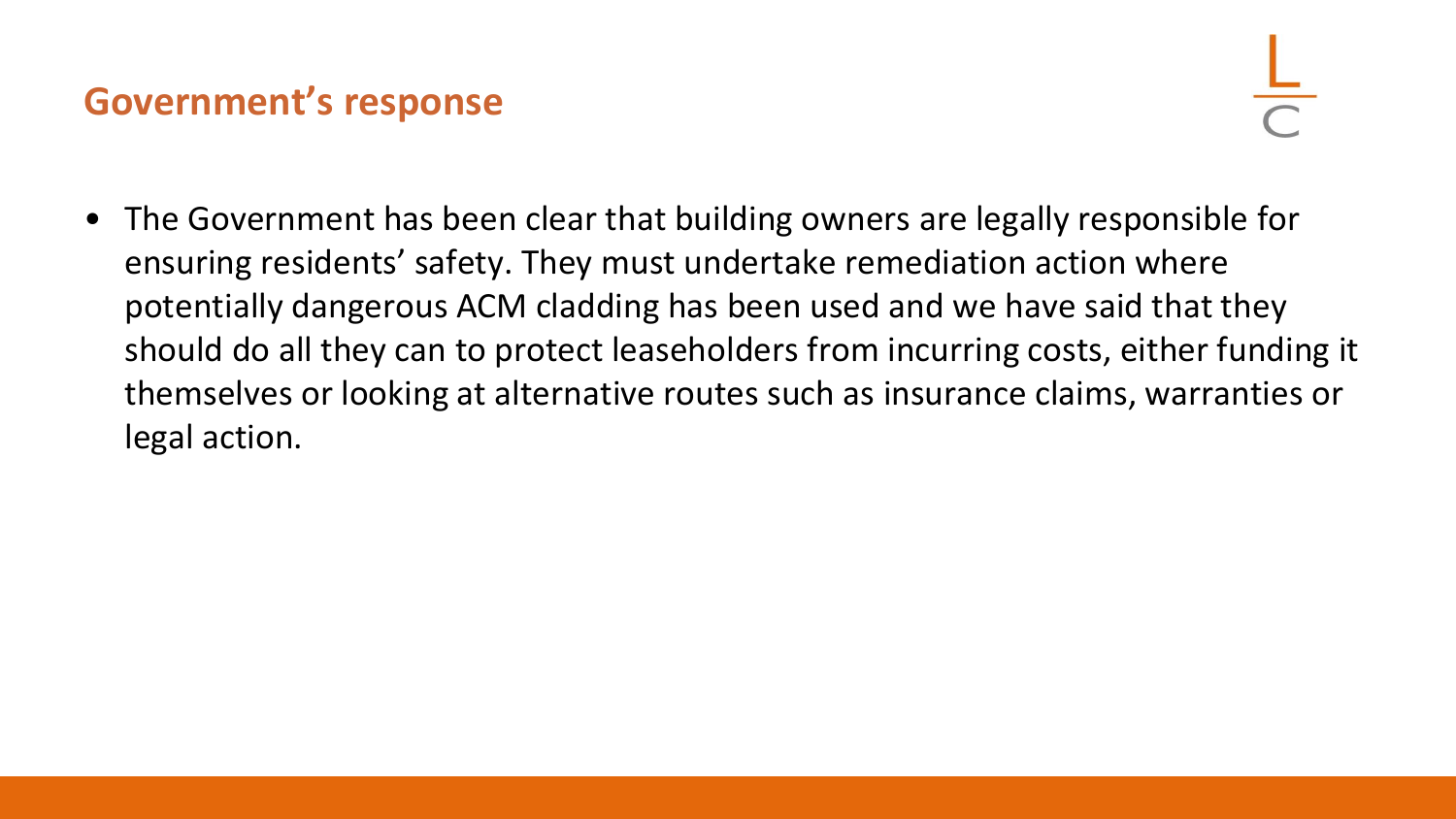• We are not persuaded that a review into responsibility for buildings is necessary; and would be concerned about the further delay that it could introduce into the process. We have written to the relevant building owners to remind them of their responsibilities and to highlight that, where building owners do not take action, local authorities have extensive enforcement powers to ensure that required remediation is undertaken. We welcome Mace's decision to cover the full costs of recladding two blocks at its Greenwich Square Project in south-east London. We also welcome the decision of developers such as Barratt Developments, Legal & General, Taylor Wimpey and Peabody to pay for work to remove cladding. We call on others to follow their example.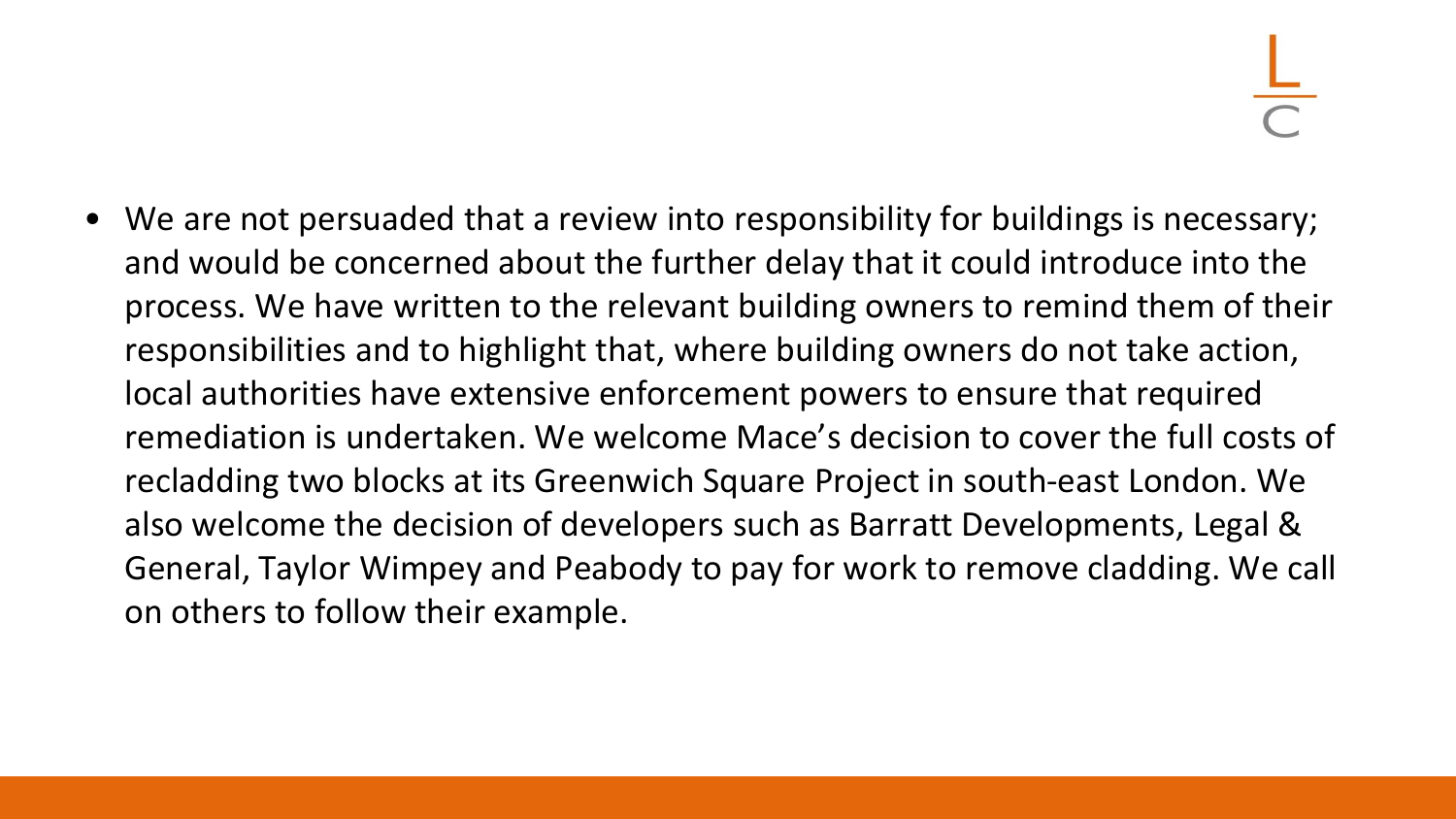• We have met leaseholders to understand their concerns, and industry to discuss the barriers to remediation and to work on solutions for individual building owners who cannot resolve building remediation themselves. We do not rule out any options if industry, individual building owners or developers do not come forward with their own solutions. Our new minister-chaired taskforce will be charged with ensuring that remediation plans are put in place swiftly across all private sector buildings with ACM cladding systems.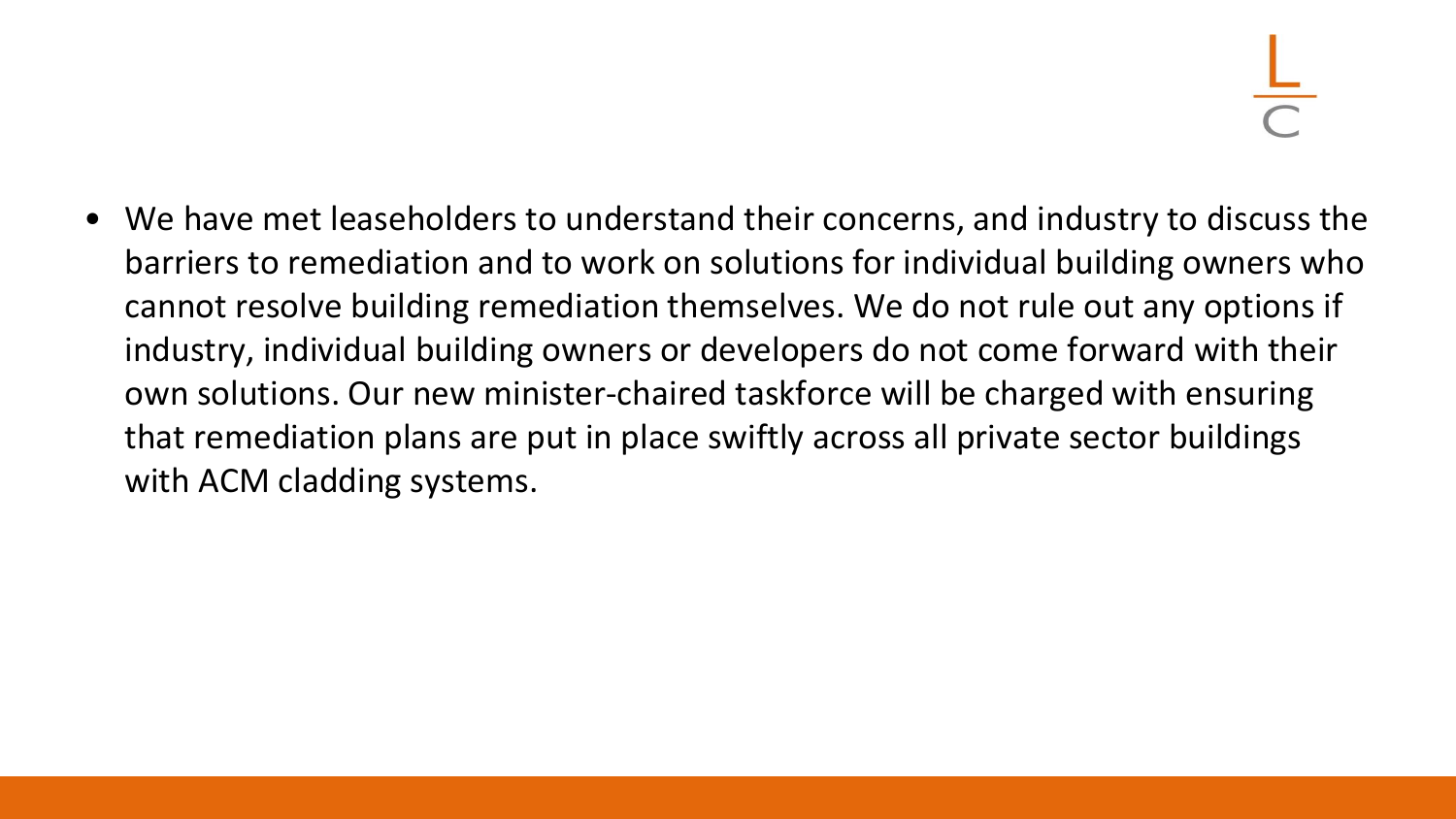# **Government threats to private landlords**

- James Brokenshire on 17 October 2018: *"In the private sector, I want to see landlords protect leaseholders from these costs. I am pleased that a number have stepped forward to do so, including Barratt Developments, Legal & General, Taylor Wimpey, Mace and Peabody. However, there are some who are not engaging in this process. If they don't, I have ruled nothing out"*
- In September 2018 the Minister wrote to around 60 building owners and developers threatening "enforcement action" if they do not strip unsafe material from their blocks, referring to a "moral imperative". The threat may include preventing developers/owners from accessing government schemes.
- Plans for a "two-pronged approach" that would involve financial penalties on landlords and restricting access to housebuilding schemes for developers who refused to cover recladding costs: The Times, 20 October 2018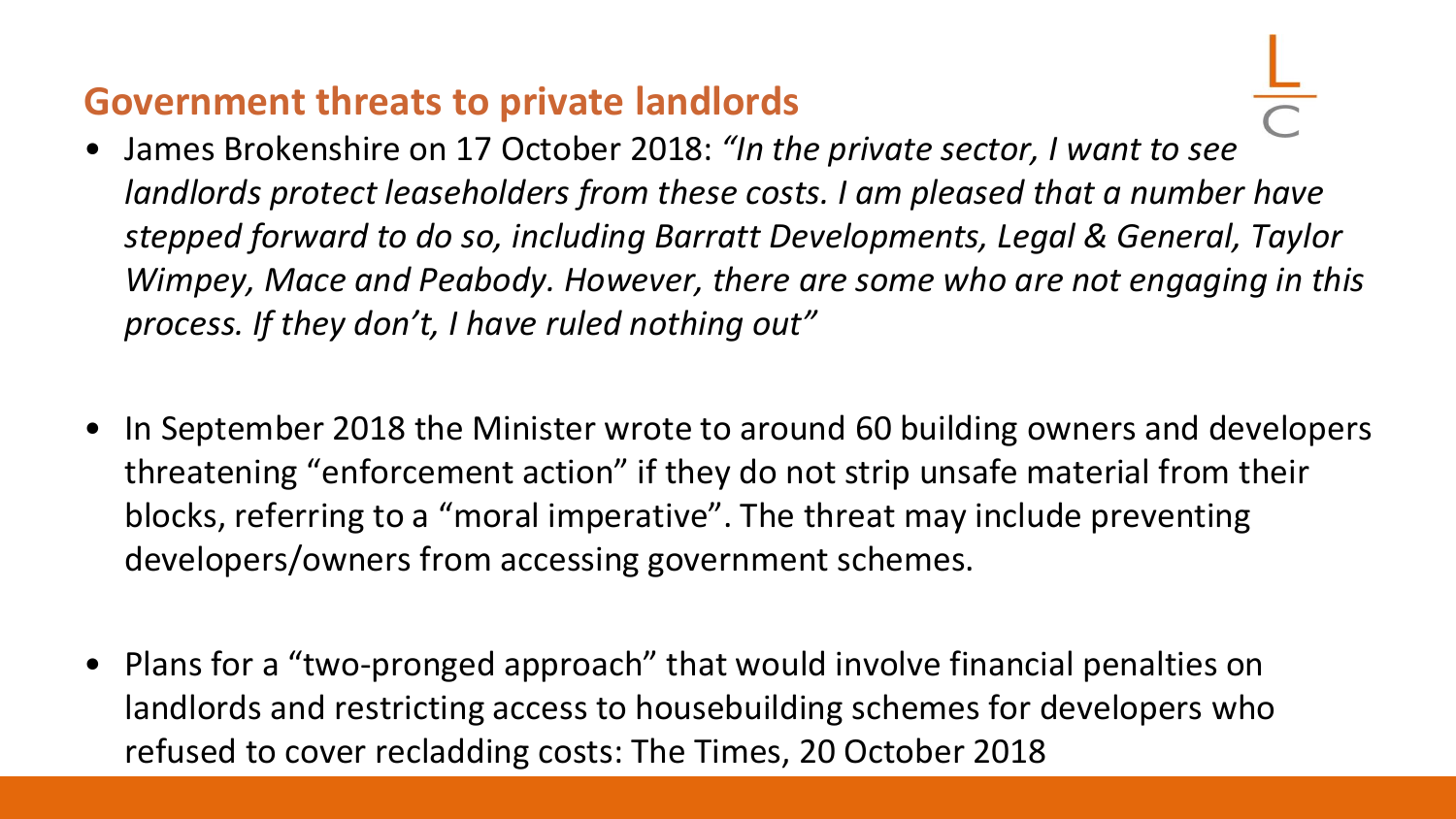# **Legal challenges by private landlords**

• On 20 October 2018, The Times reported that "the government will face legal challenges to its plans to force private landlords to cover the cost of removing and replacing Grenfell Tower-style cladding from housing blocks"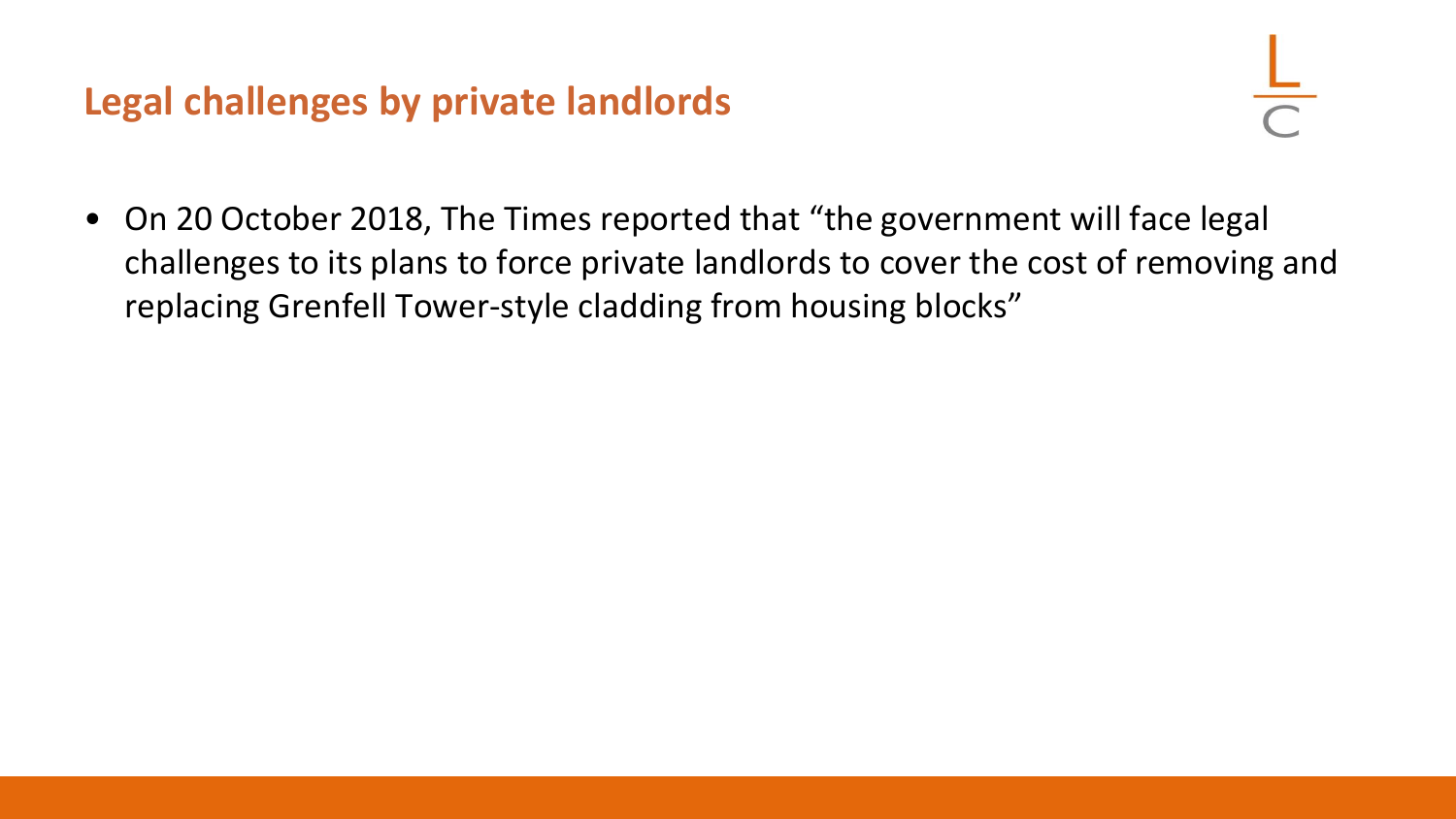## **Dispensing with consultation requirements**

- There have been two successful applications to the FTT under section 20ZA to dispense with the consultation requirements in view of the urgency of carrying out works considered necessary in light of the Grenfell incident.
	- LON/00BC/LSC/2017/0086
	- LON/00BB/LDC/2018/0083 & LON/00BB/LDC/2018/0084